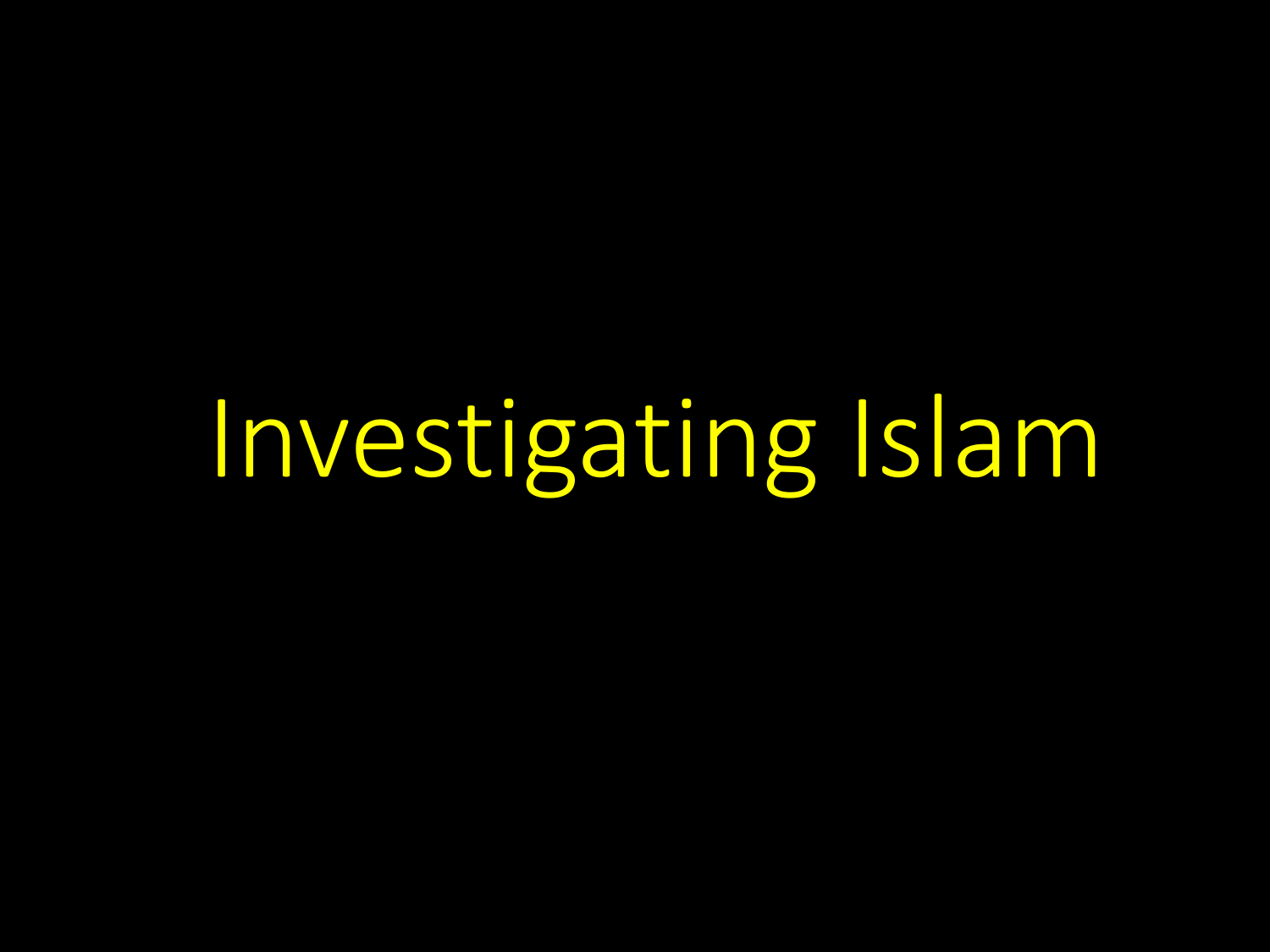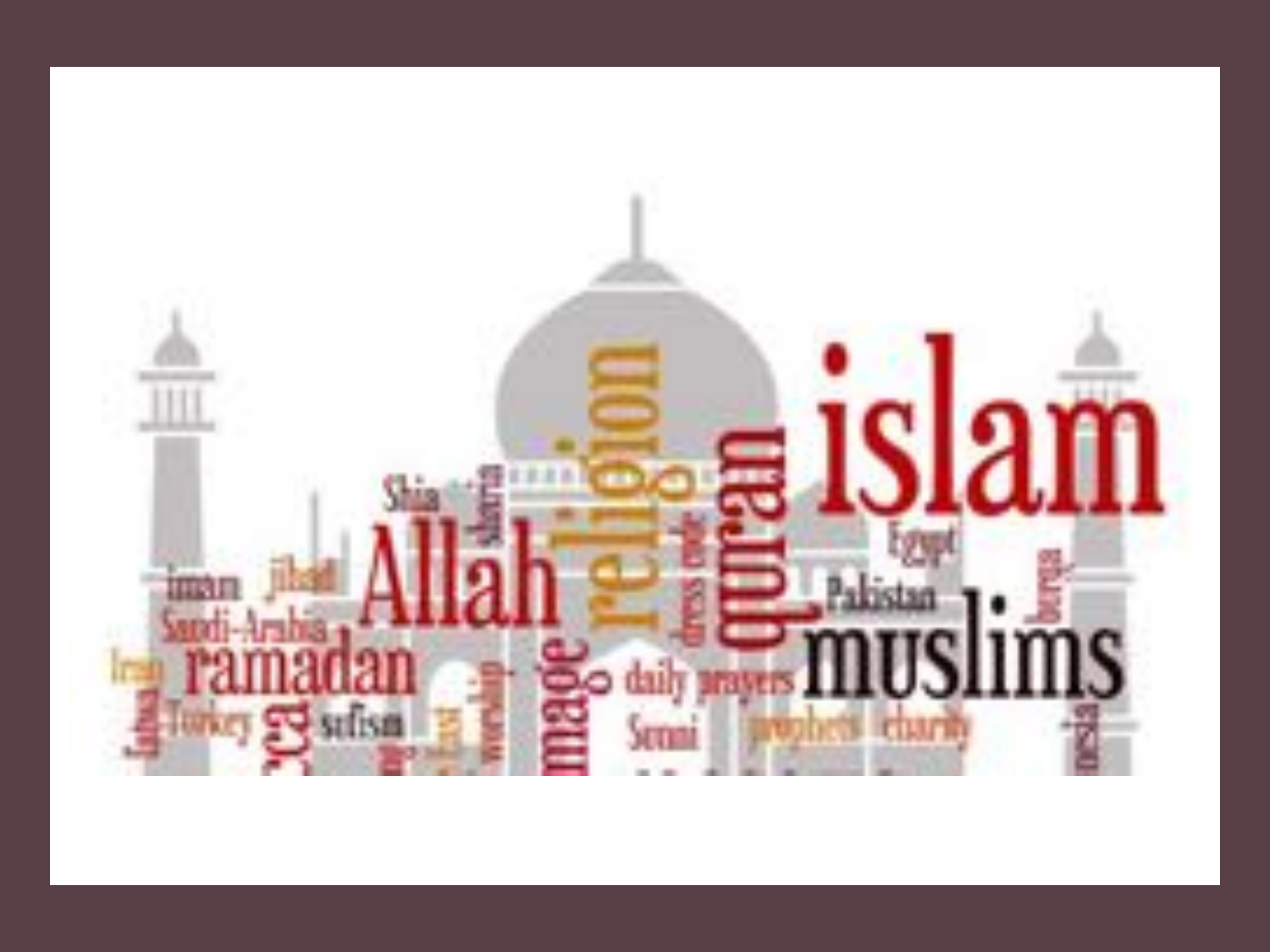#### The Life of Muhammed

Born in Mecca (also spelled Makkah), in Arabia (A.D. 570-632)

- Raised by his uncle (Abu Talib), having been orphaned early in life.
- Married at 25 to a rich widow of 40 named Chadijah.
- At age 40, claimed that he received a revelation from the Archangel Gabriel while in a trance in a cave outside Mecca.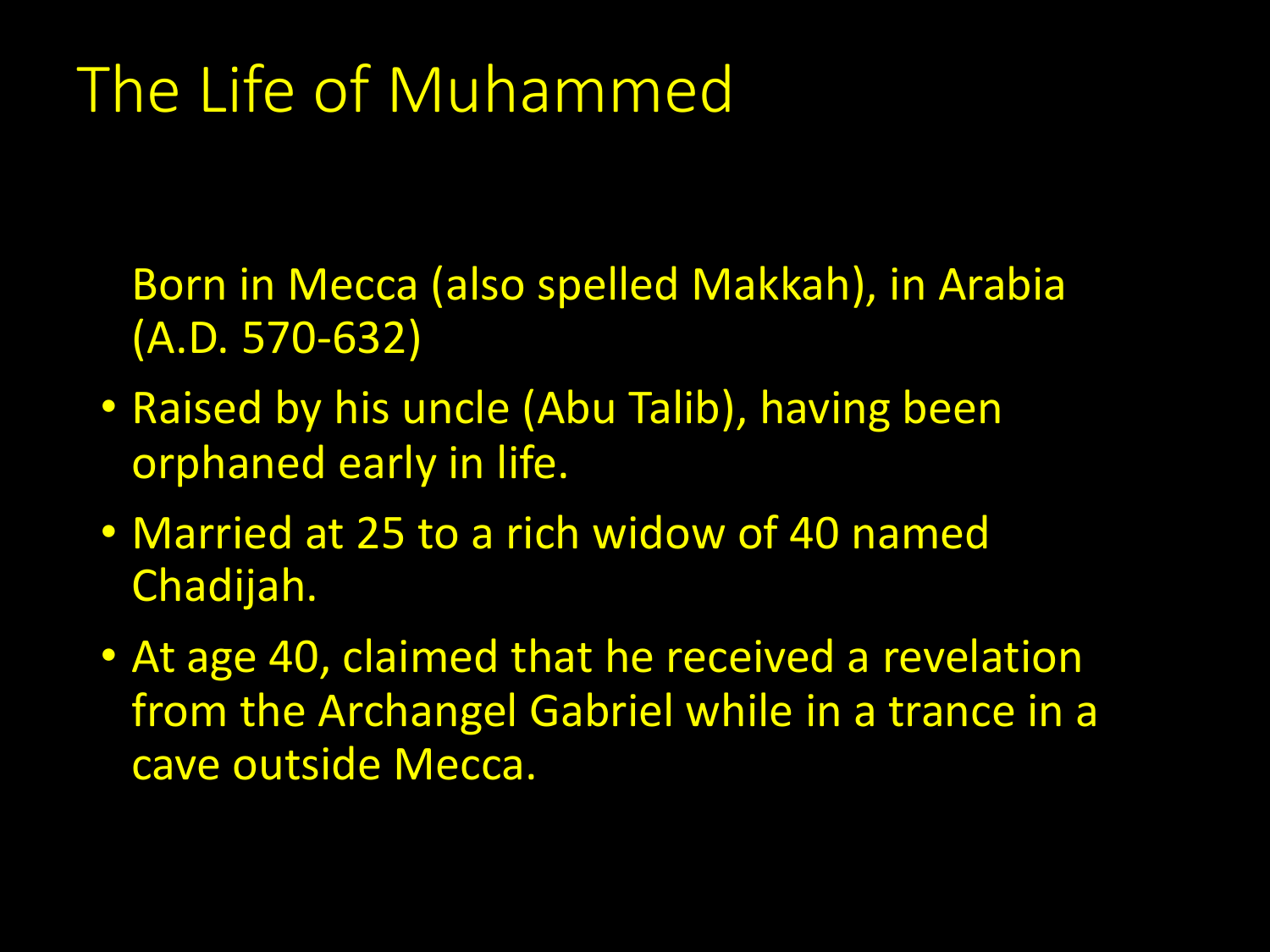#### The Life of Muhammed

- At age 52, forced to flee Mecca with his followers to Medina (the "Hegira")
- United a number of Arab tribes under his leadership.
- Returned to Mecca at age 60 and forced the city to submit to his teaching.
- Died on June 8, 632 and buried at Medina.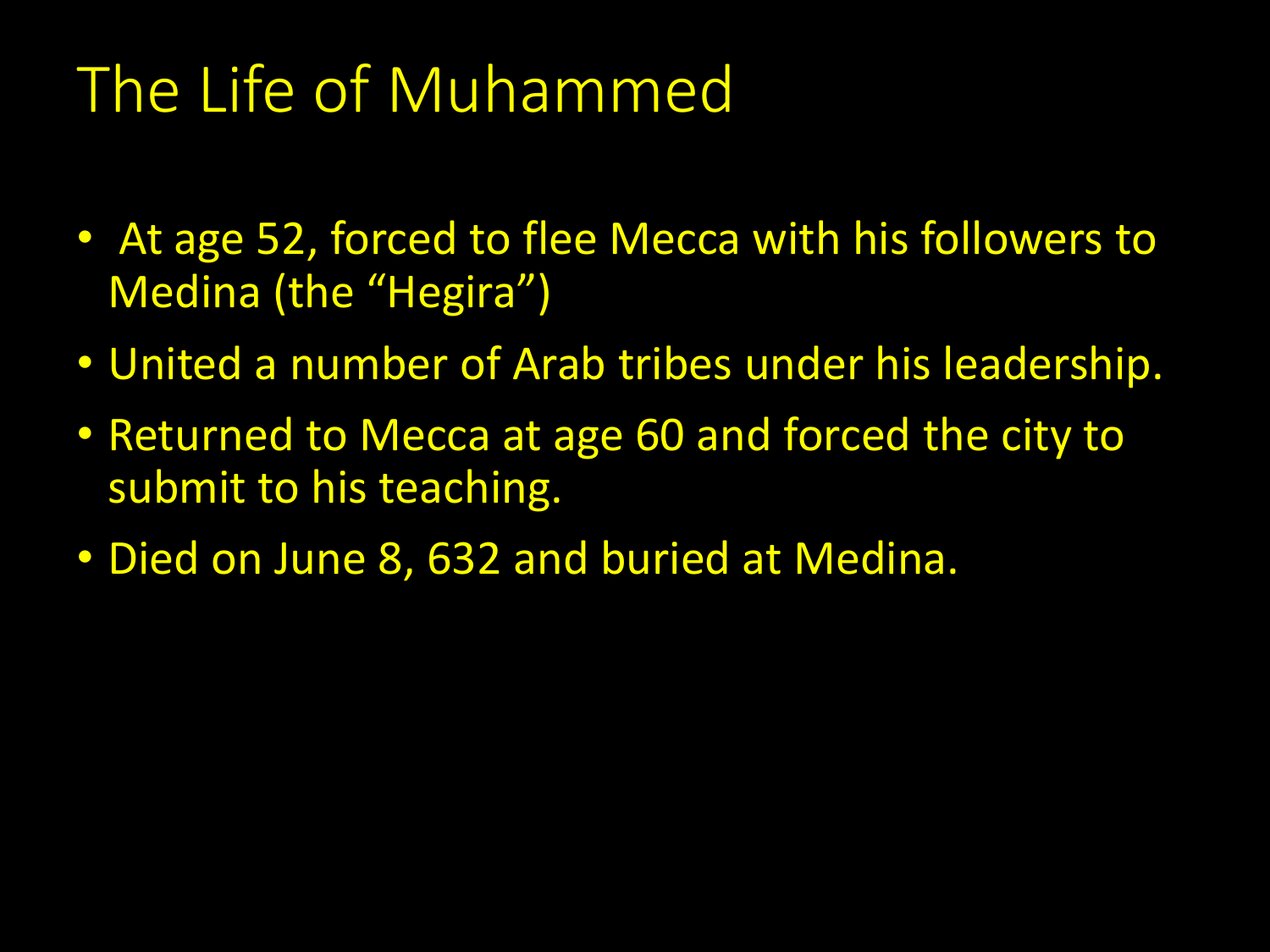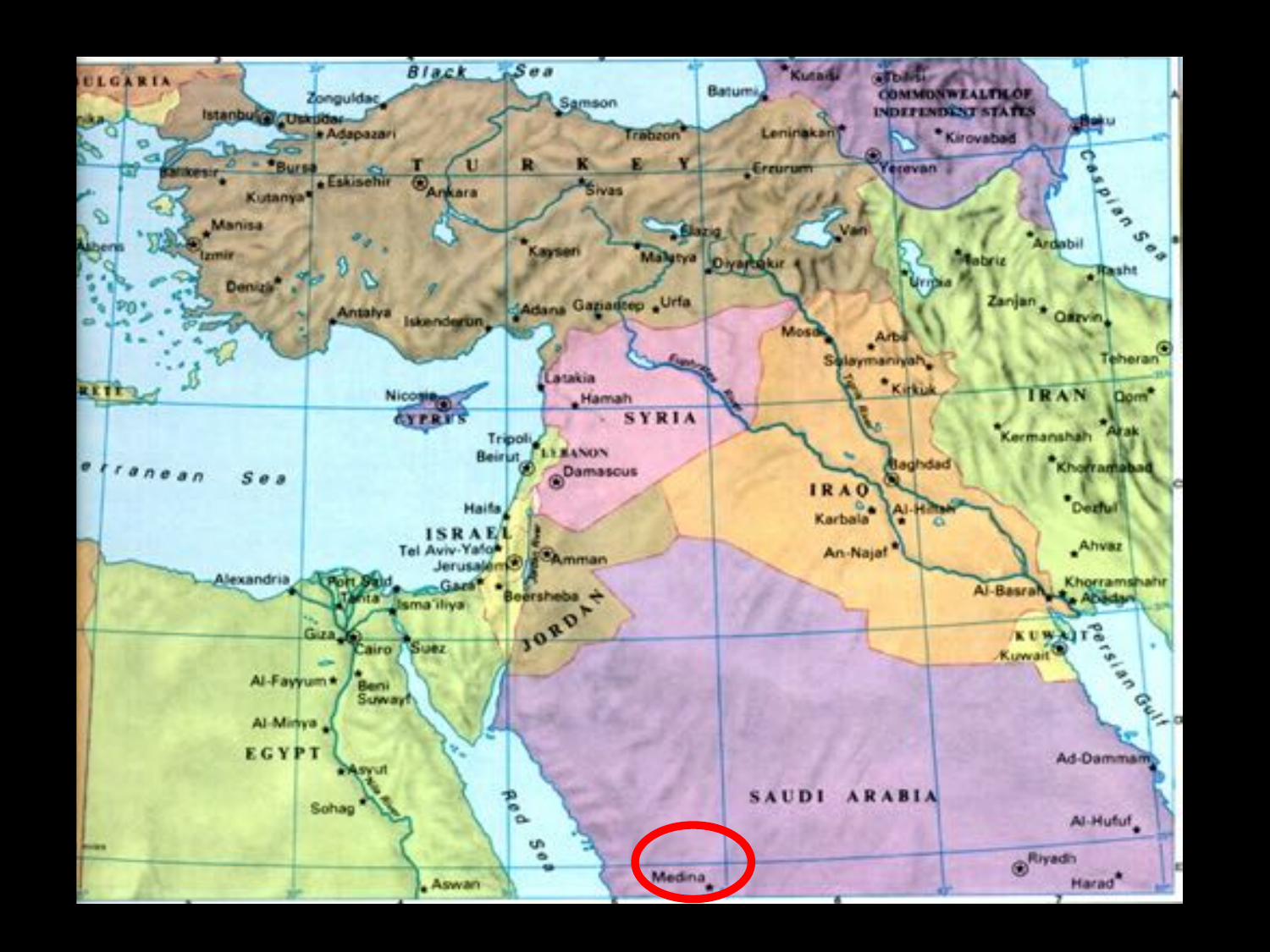## Five Pillars of Islam

- **Declaration of belief** (Shahada)
- **Prayer** (Salat)
- **Fasting** (Sawm)
- **Purification of wealth** (Zakat)
- **Pilgrimage** (Hajj)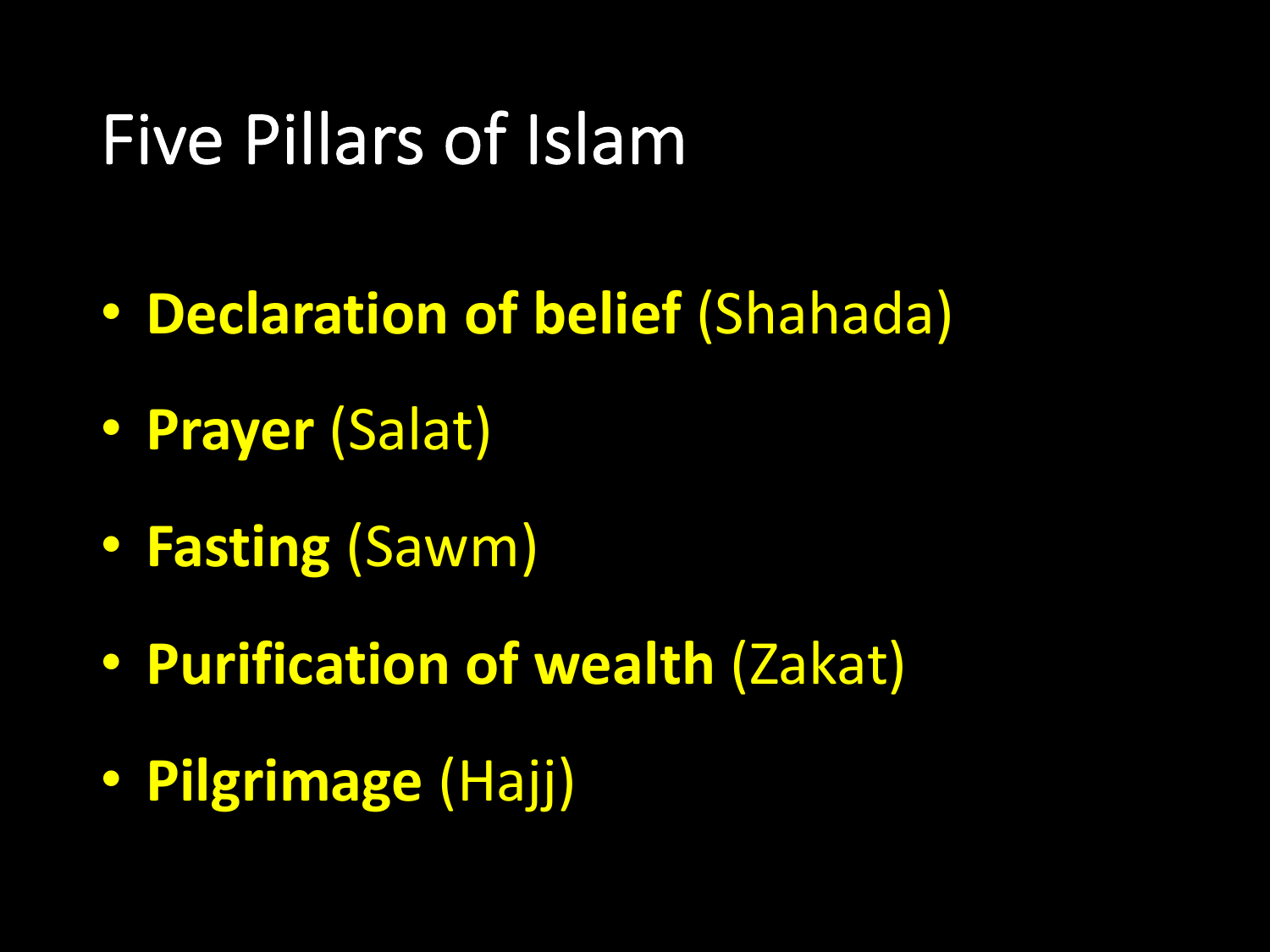#### Kaaba in Mecca

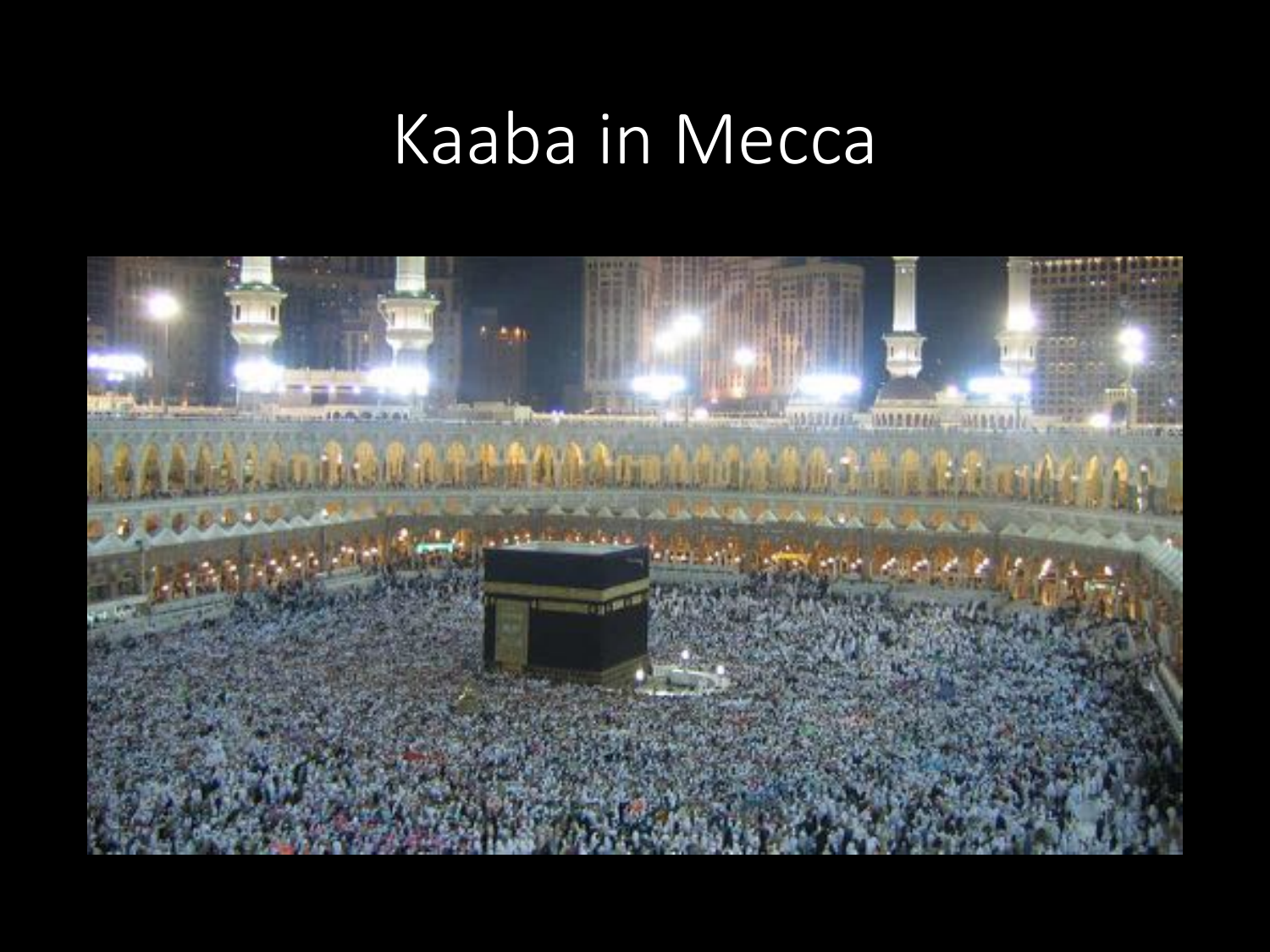#### Facts About Islam

- **F** "Islam" means "submission."
- There is no formal priesthood, although there are men known as "mullahs" who are learned in the Islamic faith and law.
- **There are no elaborate ceremonies in the worship** of Allah.
- **Divided into many sects; the Sunni and Shiite sects** are the major ones.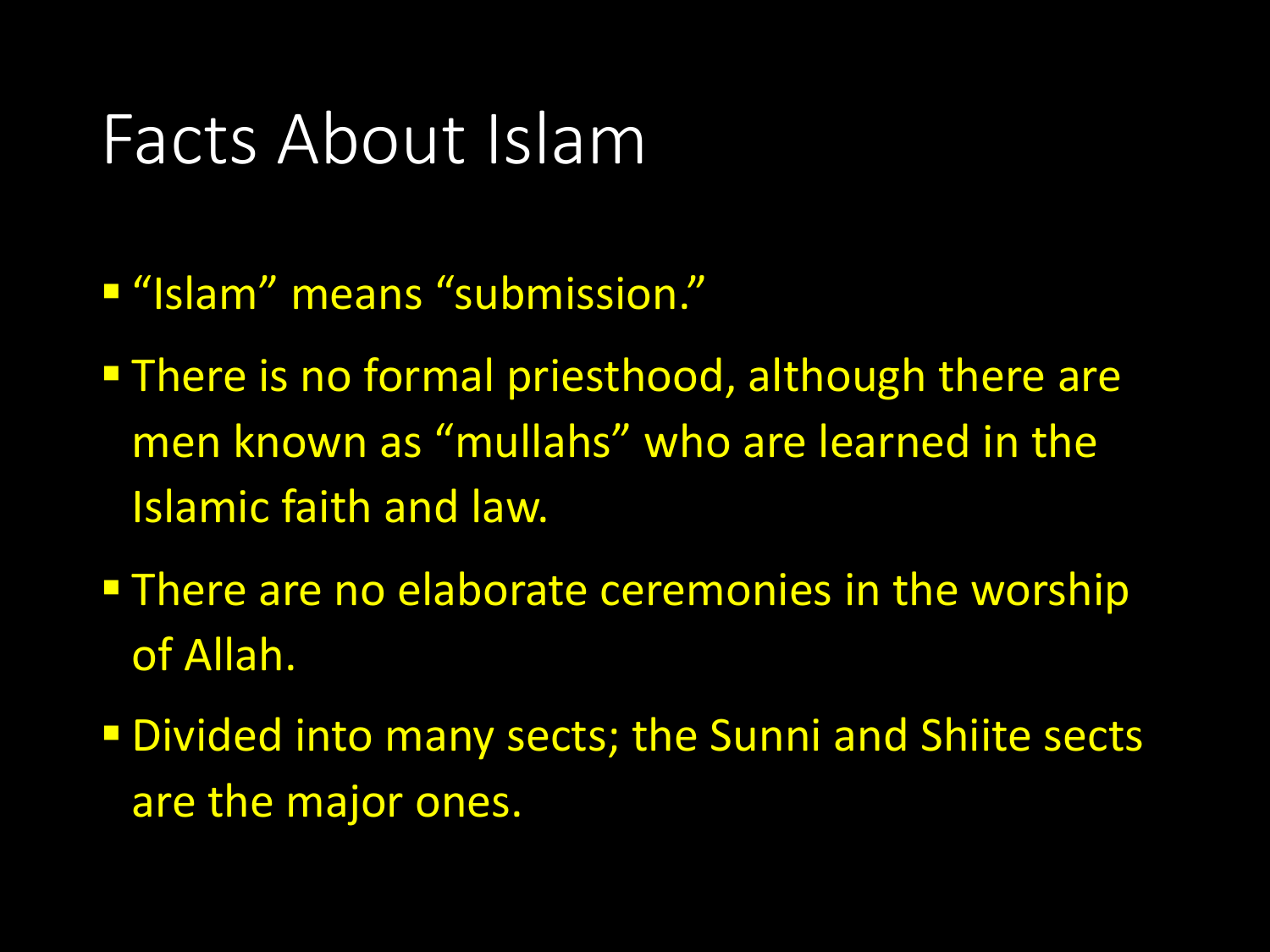## The Qu'ran (Koran)

- A collection of Muhammed's teachings written after his death
- •Slightly shorter than the New Testament
- •Divided into 114 chapters or suras
- •Each sura is titled and divided into verses.
- •Preserved in its original language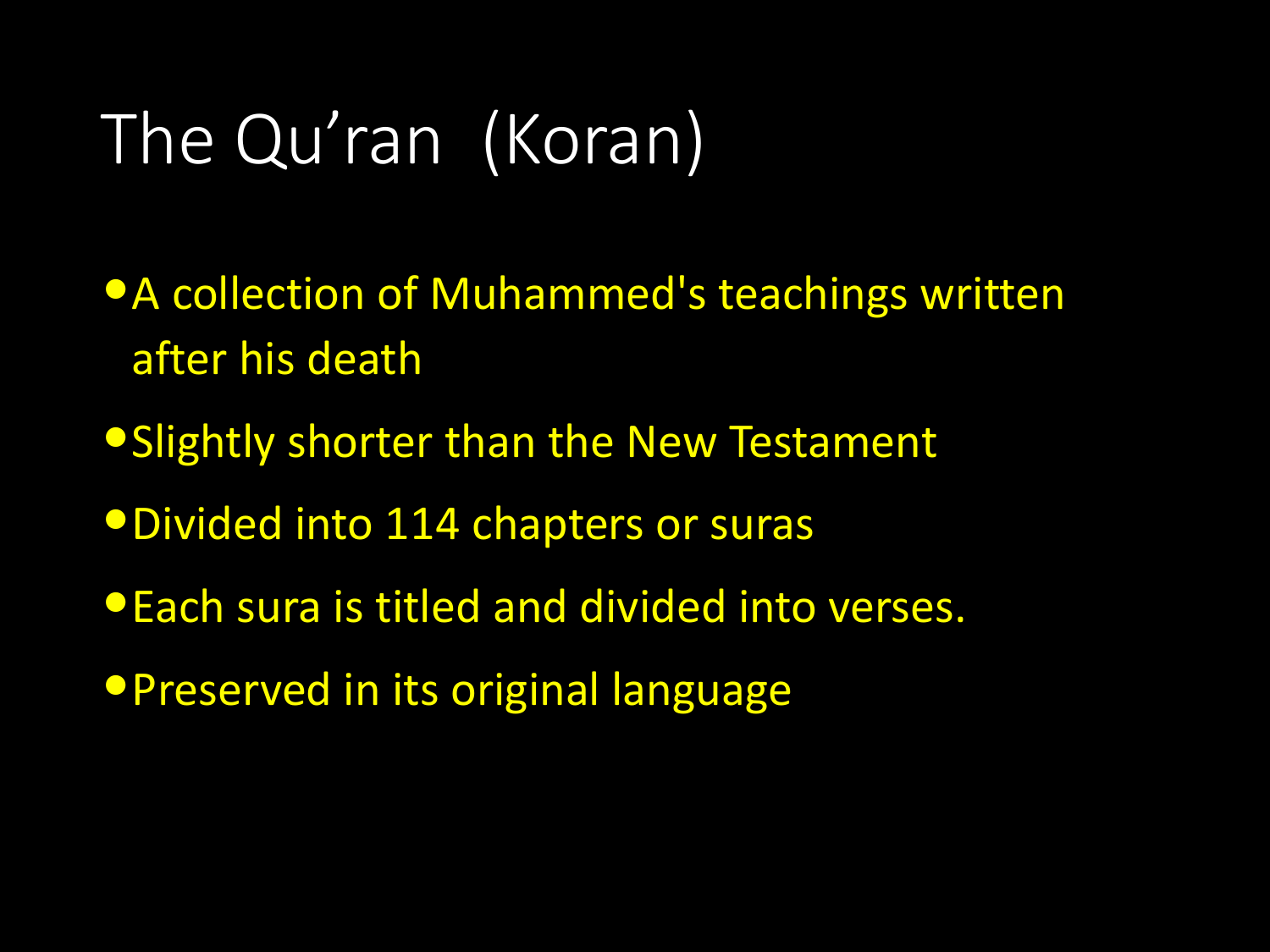# The Qu'ran (Koran)

"When the Qur'an disagrees with the Bible it is also for a reason. The Qur'an was revealed at a time when people knew the art of writing, and so designated scribes were able to write down the revelation immediately to ensure its preservation in written form." Internet:

[http://www.](http://www/)muslim.org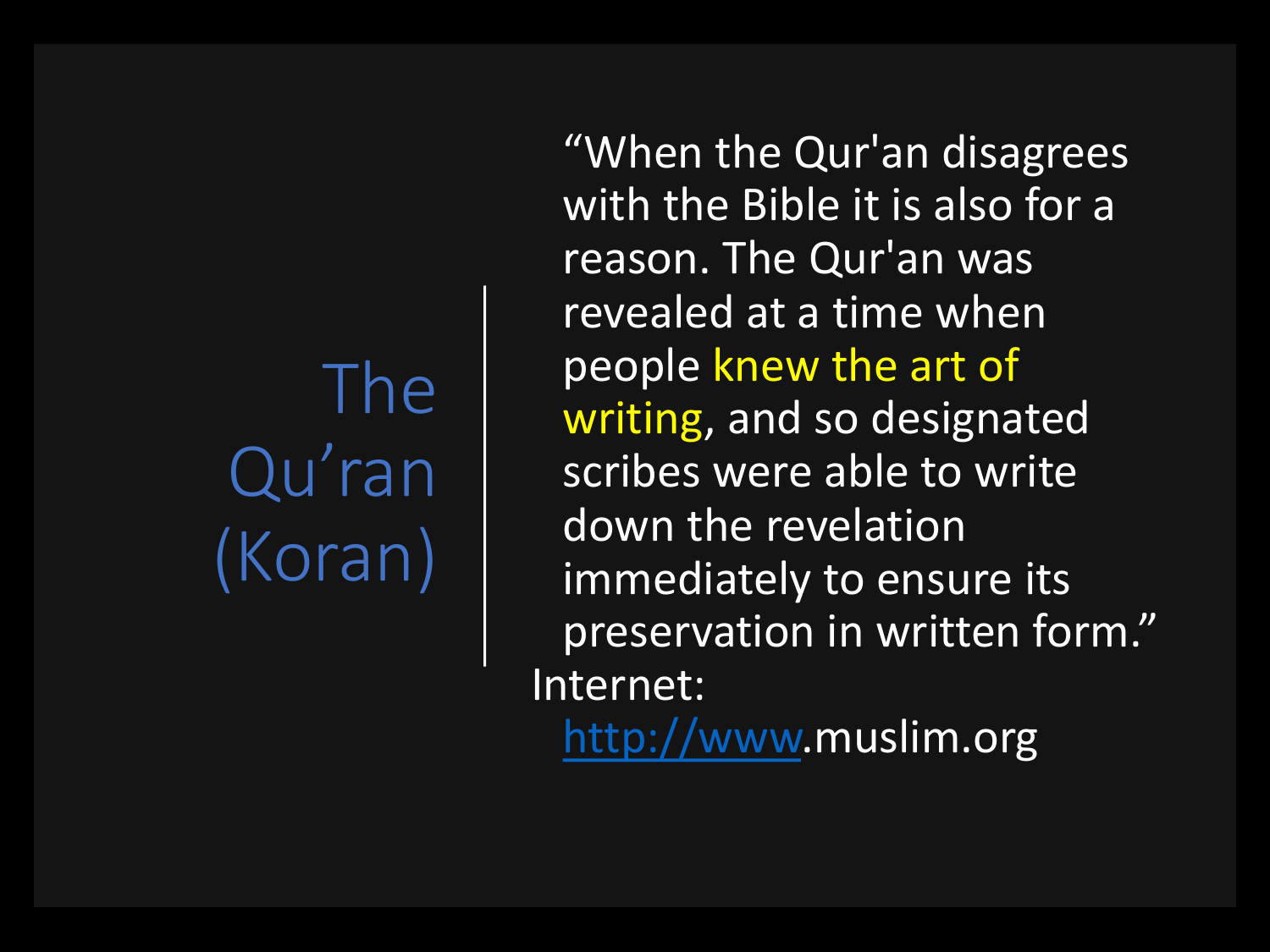### Islam Is The Fastest Growing Religion In The World!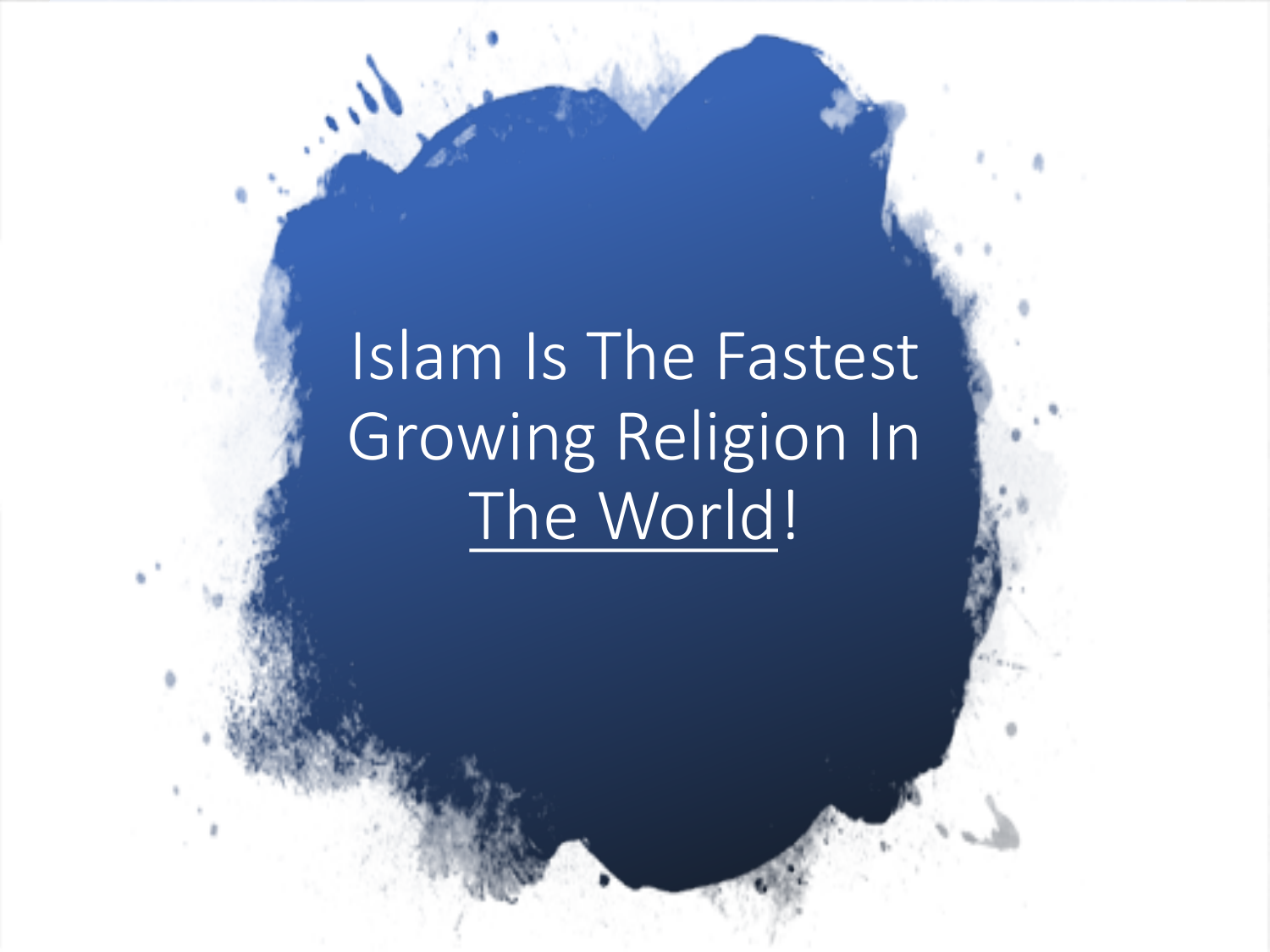

#### Muslims projected to be fastestgrowing major religious group

Estimated percent change in population size, 2015-2000



Source: Pew Research Genter demographic projections. See: Methodology for details.

"The Changing Global Religious Landscape".

#### **PEW RESEARCH CENTER:**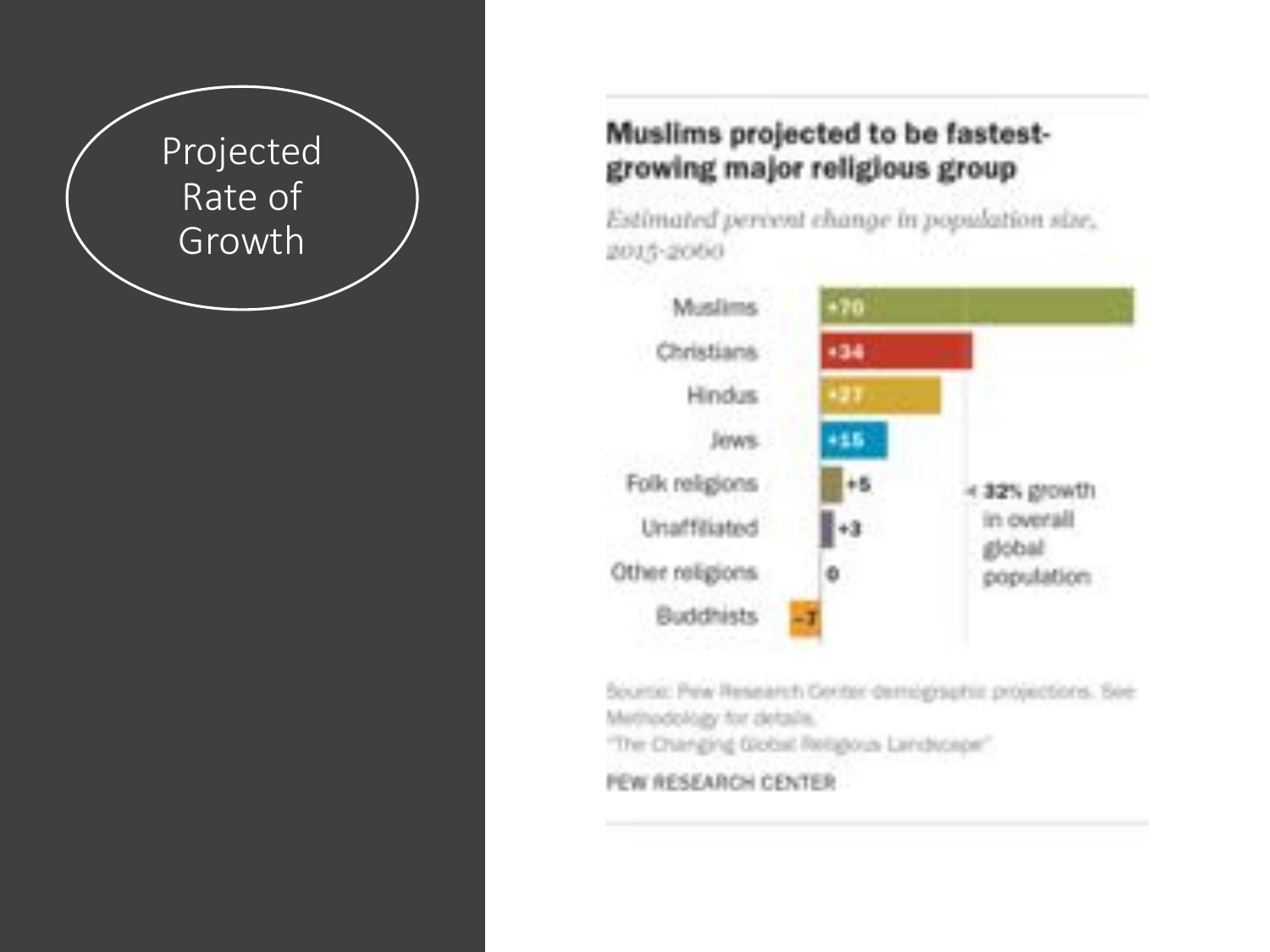# The Growth of Islam

"Over one billion people from a vast range of races, nationalities and cultures across the globe, from the southern Philippines to Nigeria, are united by the common Islamic faith. About 18% live in the Arab world; the world's largest Muslim community is in Indonesia; substantial parts of Asia and most of Africa's population is Muslim, while significant minorities are to be found in the Soviet Union, China, North and South America, and Europe."

Internet: http://www.muslim.org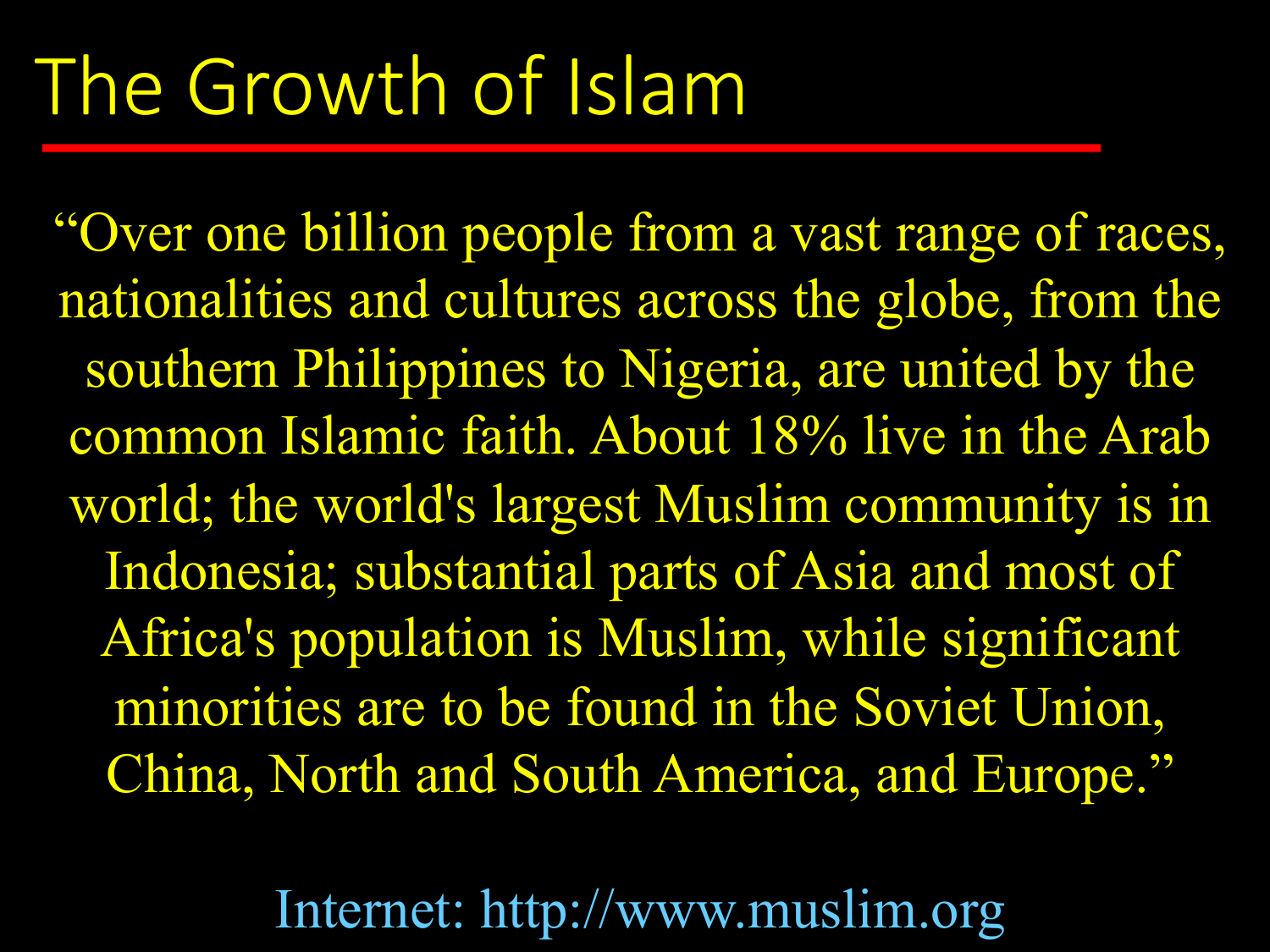### WORLD GROWTH OF ISLAM

 $\cdot$  1971 -  $\cdot$  493,012,000  $\cdot$  1991 -  $\cdot$  924,611,000  $\cdot$  2006 -  $\bullet$  1,790,000,000

If current demographic trends continue, by 2050 the number of Muslims around the world, 2.8 billion, or 30 per cent of the population, will nearly equal the number of Christians, 2.9 billion, or 31 per cent.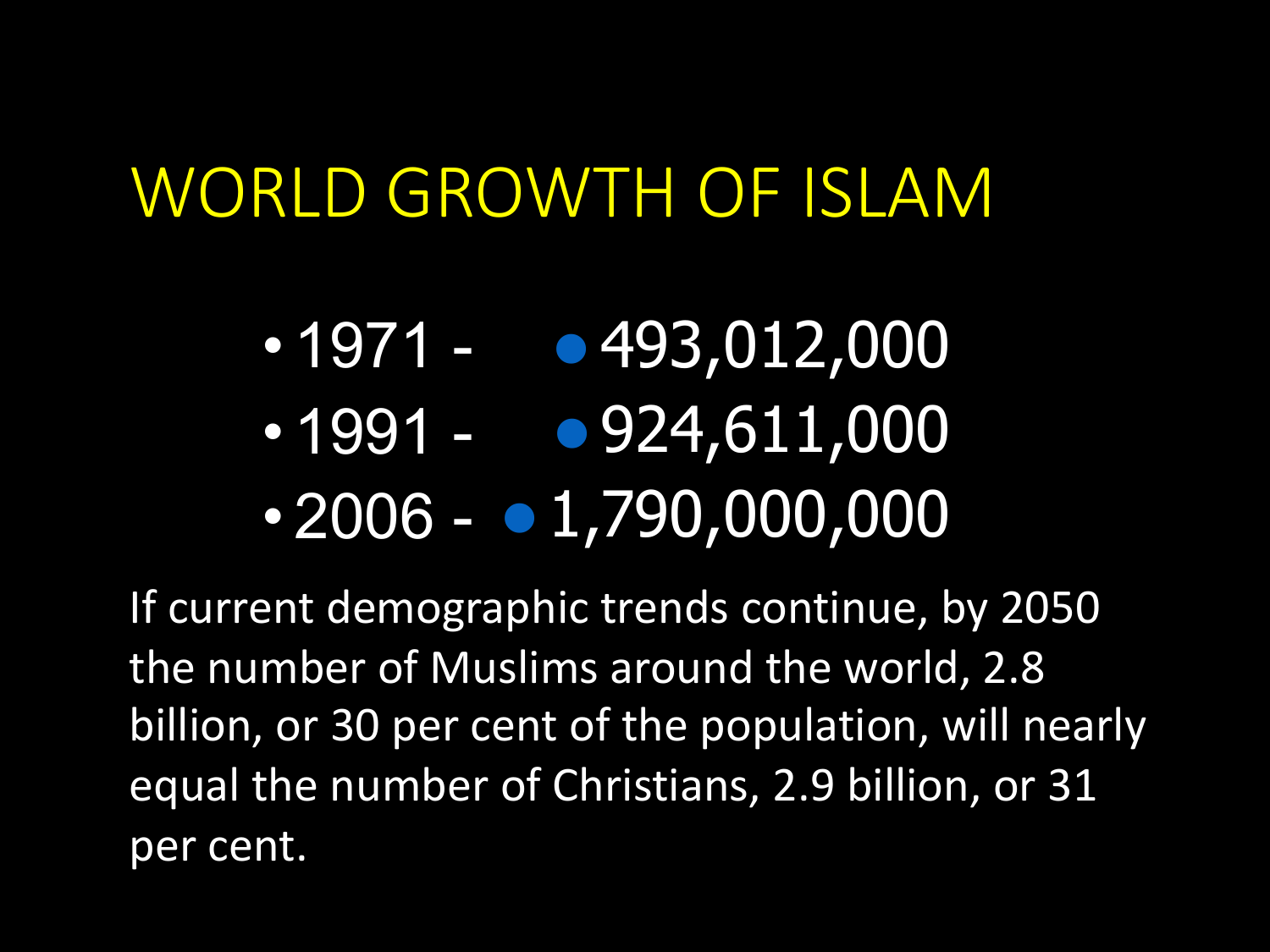#### Islam Is The Fastest Growing Religion In The United States

At the end of World War II, there was only 1 Mosque in the United States.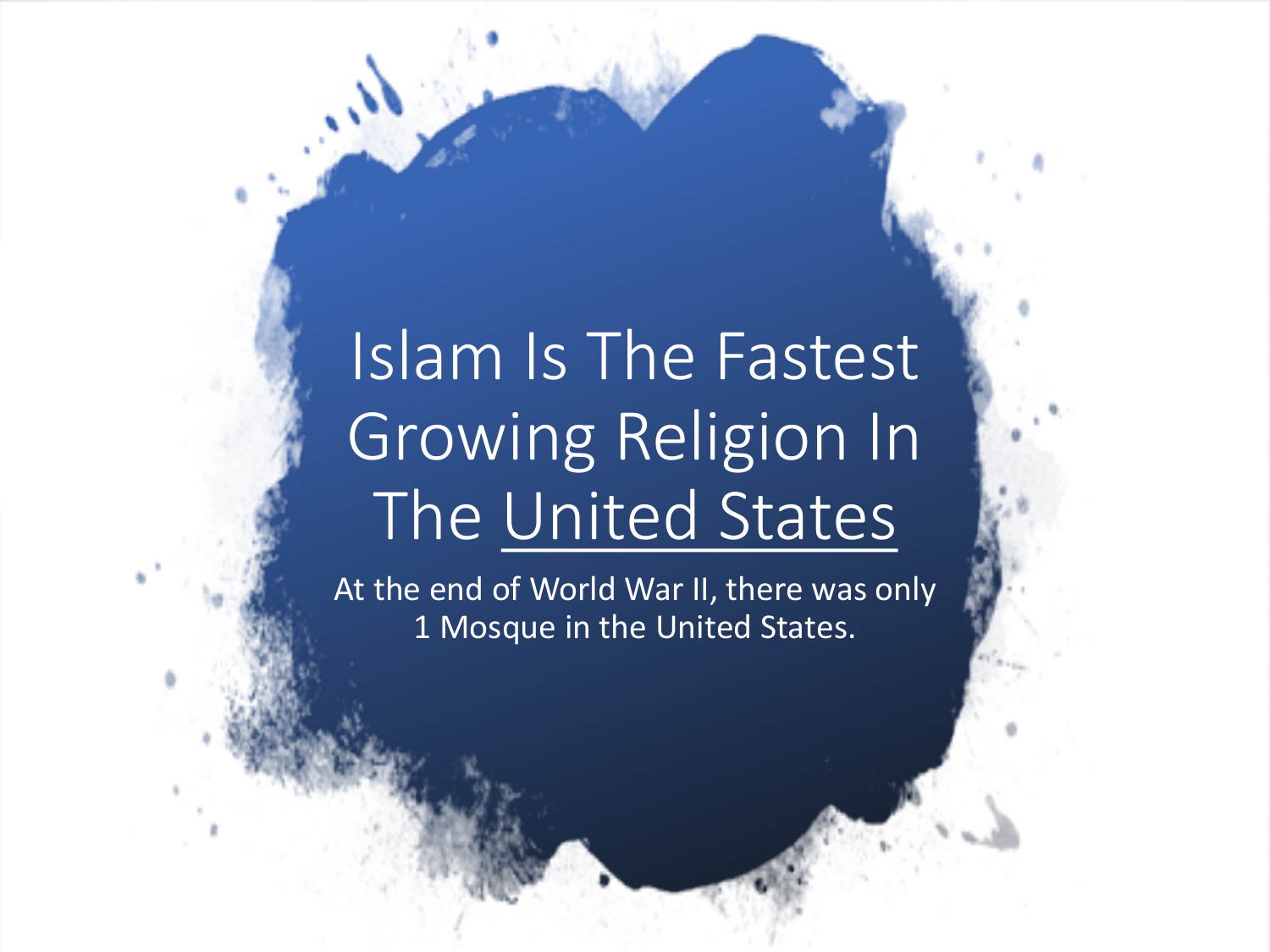# In 2006 There Were:

- 1,250 Mosques.
- 165 Islamic schools.
- 426 Islamic Associations.
- 89 Islamic Publications.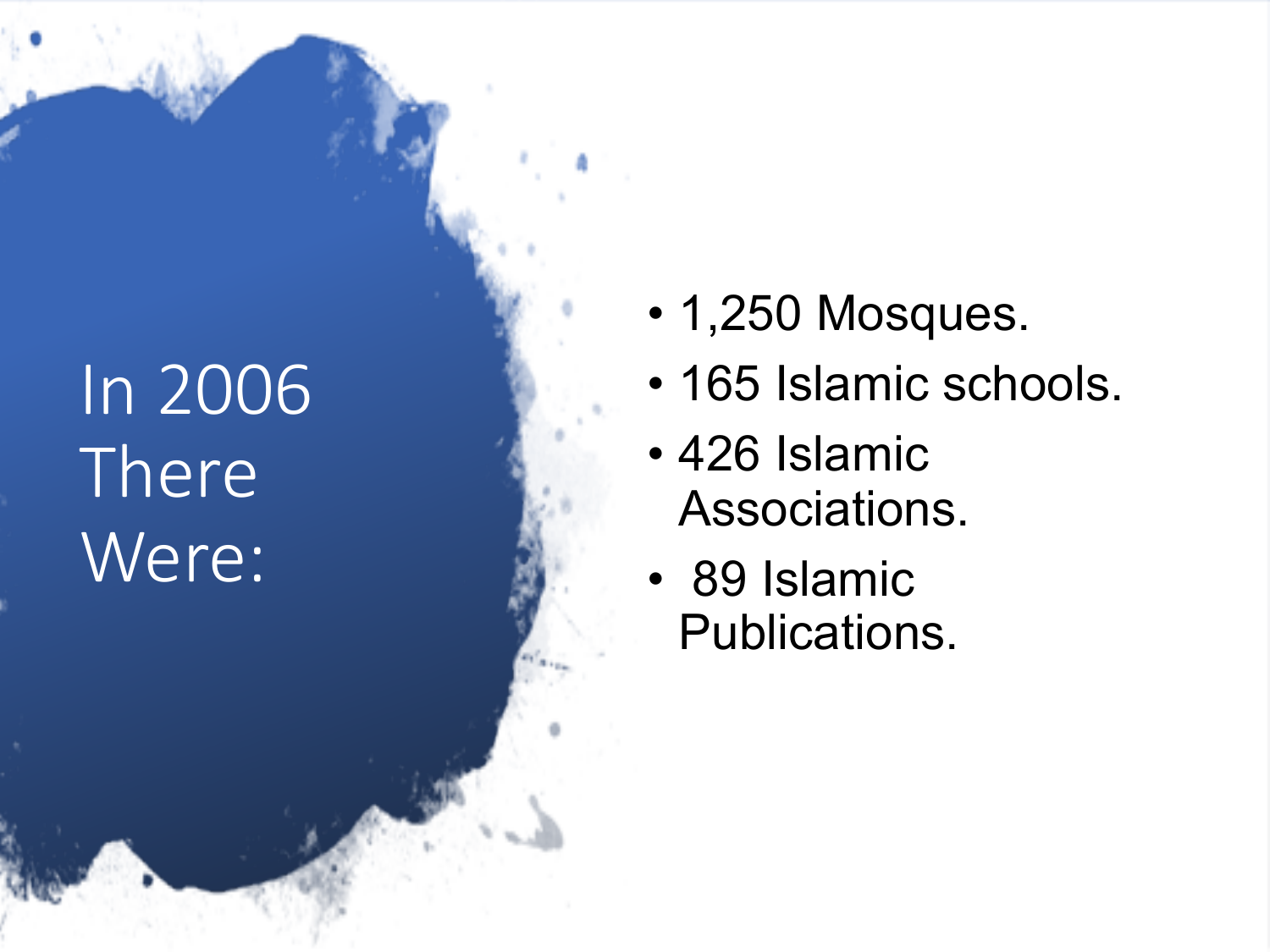# In 2010 **There** Were:

- It has been estimated that there were somewhat more than 100 mosques in the U.S. in 1970, but immigration of more than a million Muslims since then led to hundreds more being built.
- By 2000, there were 1,209 U.S. mosques, which rose to 2,106 in 2010, an increase of 74%.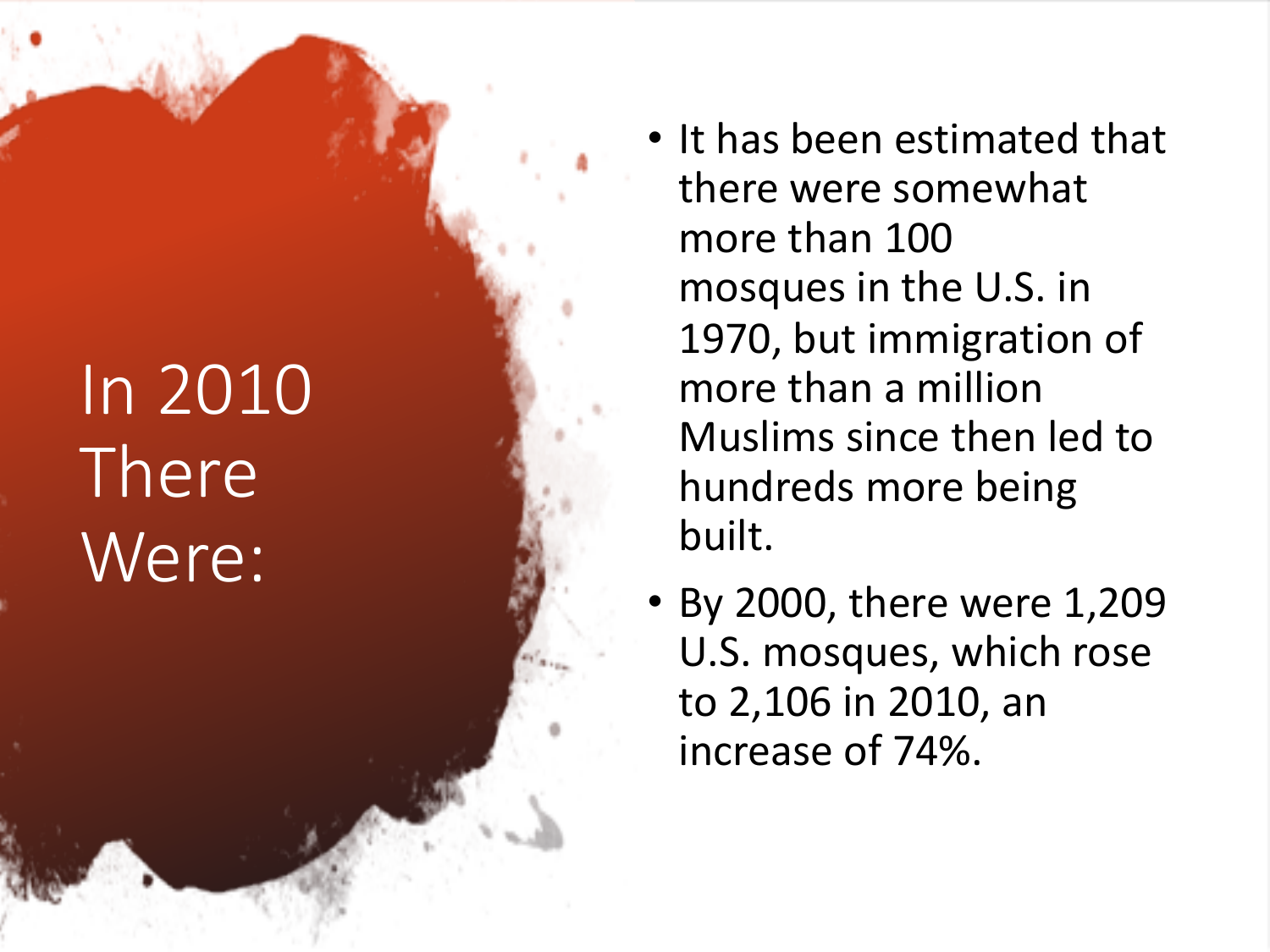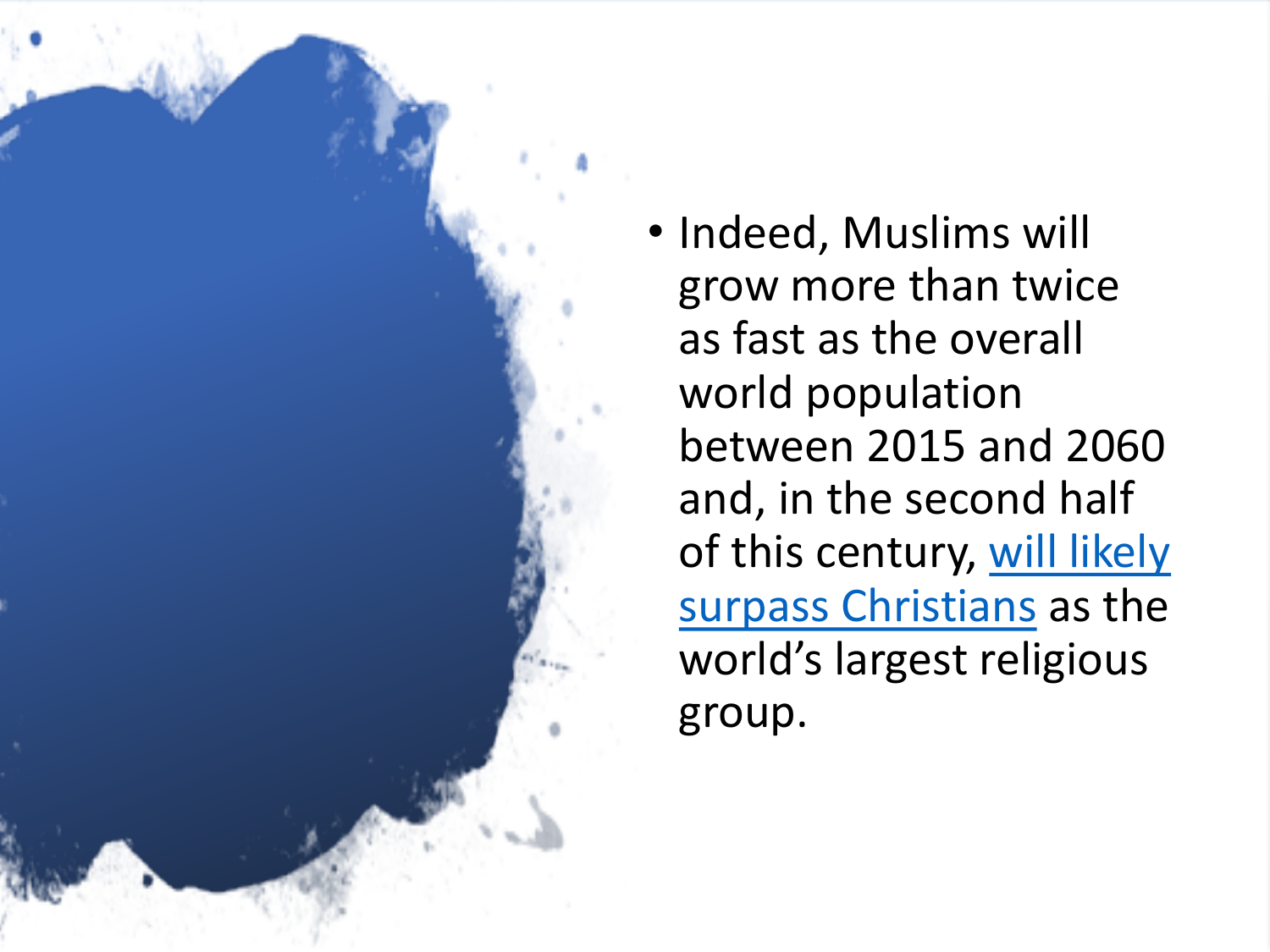# The Objectives of Islam

To Be The Only Religion of Mankind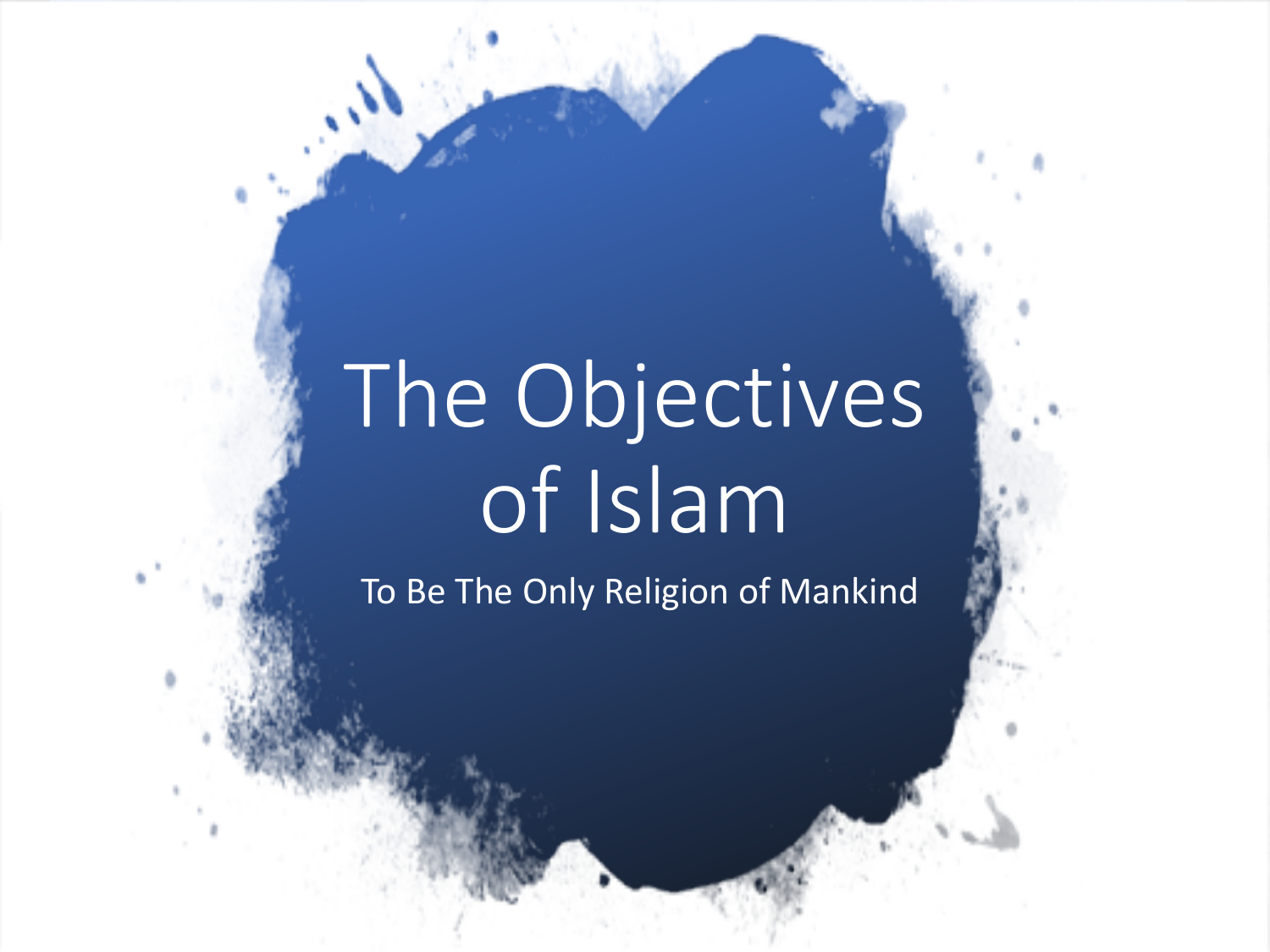# The Objectives of Islam

• To Implement Islamic Law - Shariah

- Religious Police
- Blasphemy Laws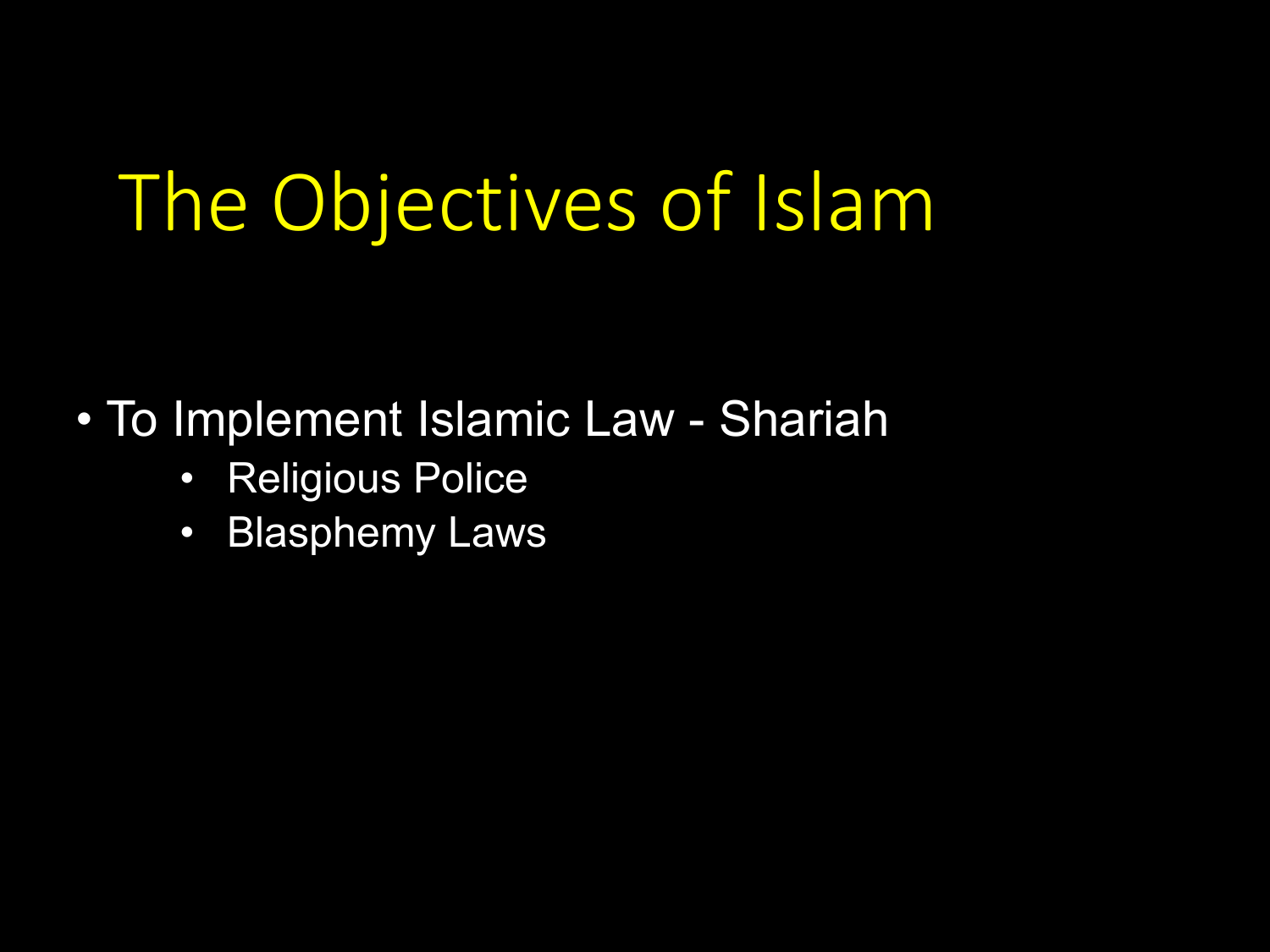Historical Pattern Of Islam's Development And Growth

- Step 1- Evangelism
- Step 2- Consolidation
- Step 3- Revolution/Jihad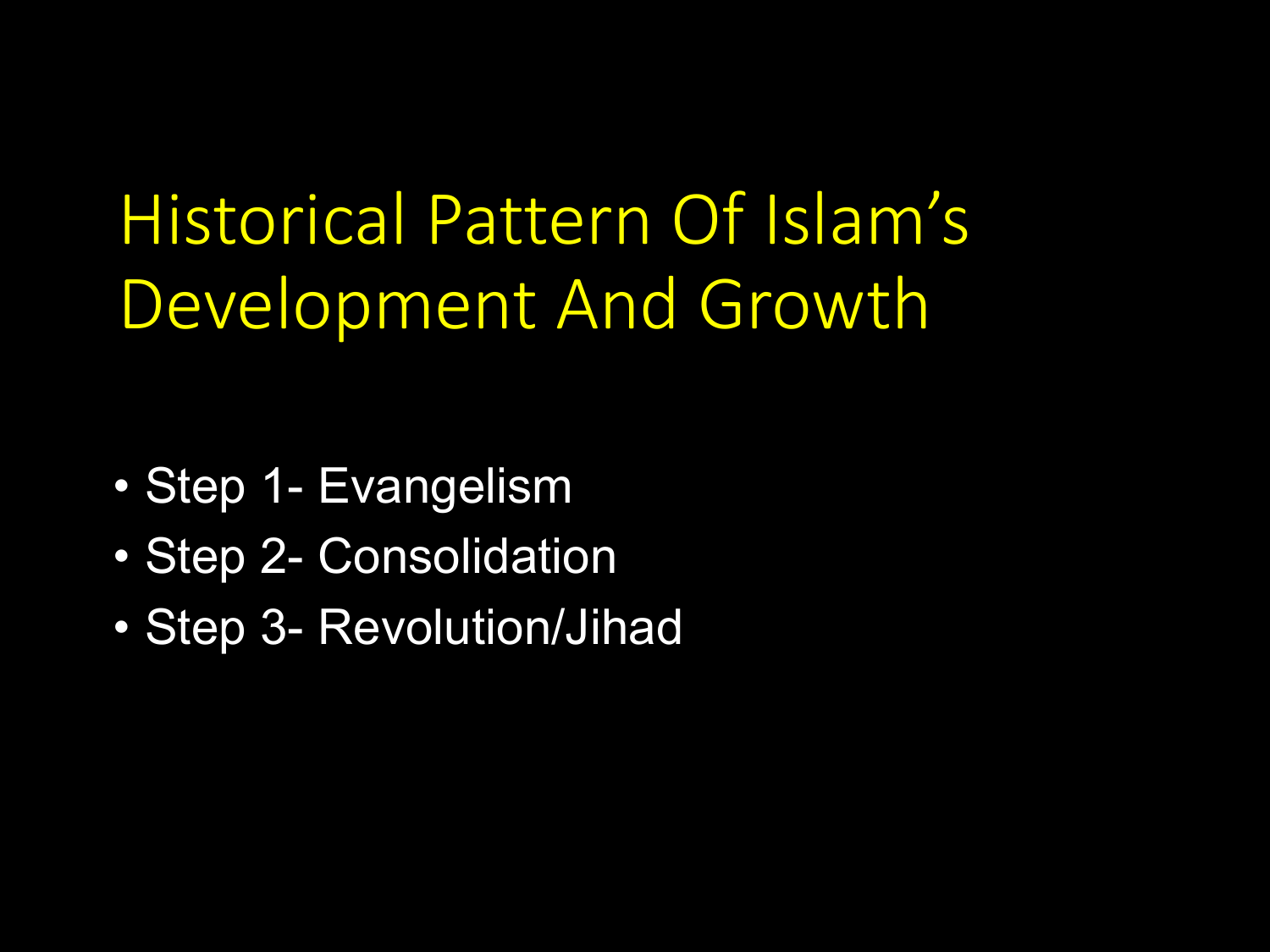Historical Pattern Of Islam's Development And Growth

- Step 4- Establishment of Islamic State and Implementation of Shariah
- Step 5- Extends to neighbors by evangelism or war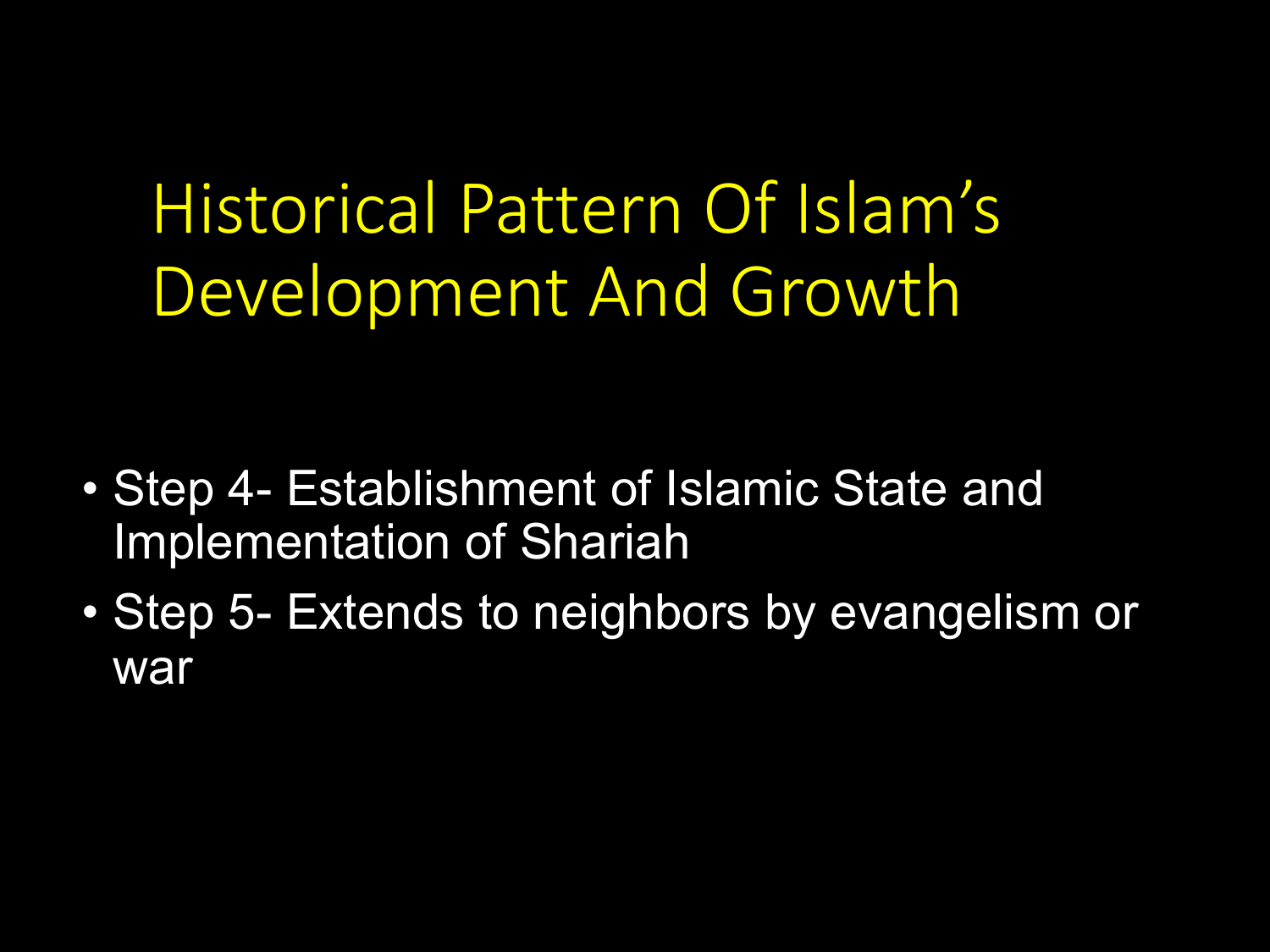### Under Shariah:

- Criticism is blasphemy.
- Evangelism is illegal.
- Evangelism of Muslims is considered aggression.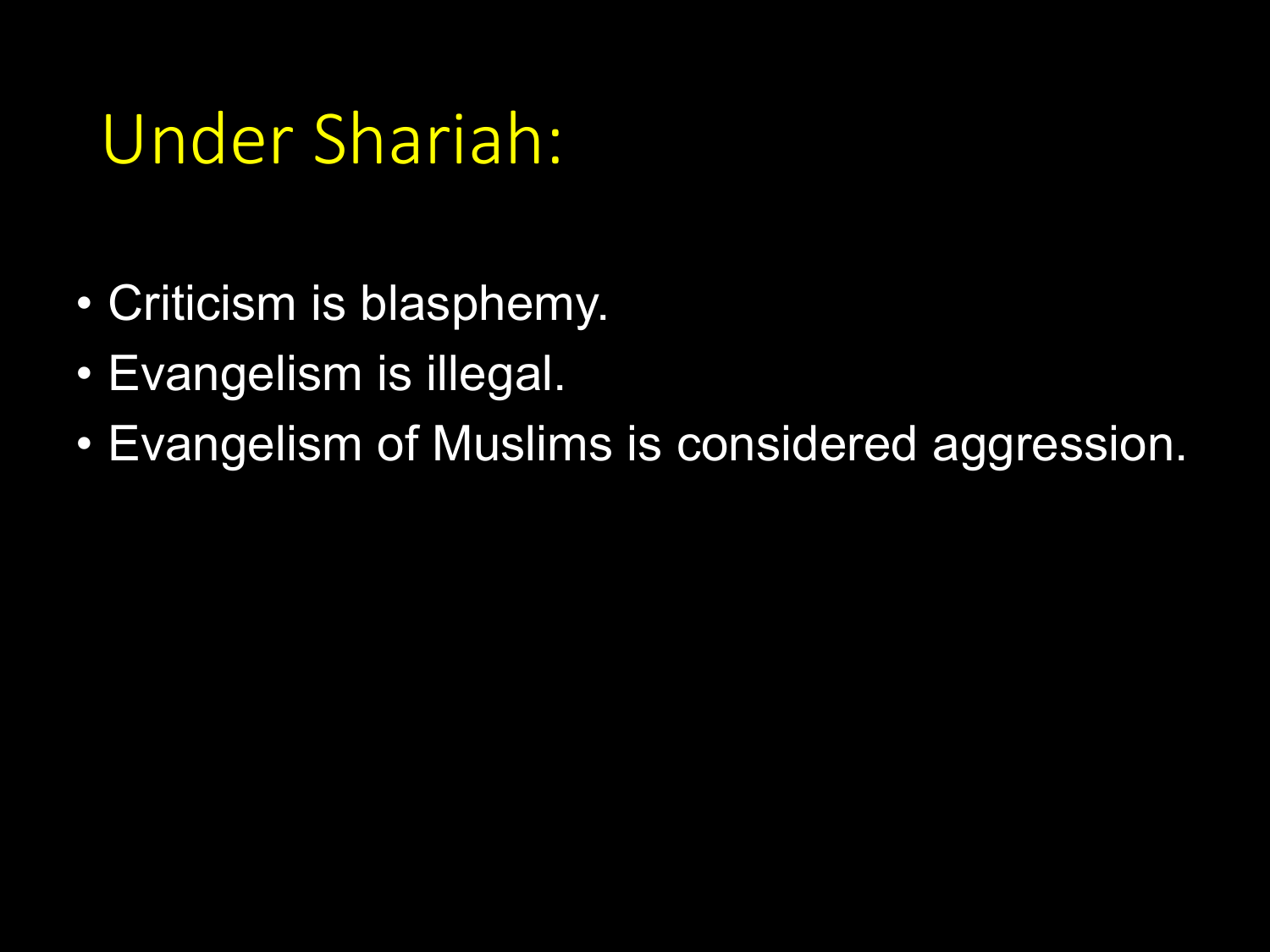"In the battle for the hearts and minds of mankind, **"cruci-FICTION"** is the only card the Christian holds. Free him from his infatuation and you will have freed the Muslim world from **missionary aggression** and harrassment." *Crucifixion or Crucifiction* by Ahmed Deedat, Published by Islamic Propagation Centre International, Madressa Arcade, Durban 4001, R.S.A. 1st print March 1984 P.9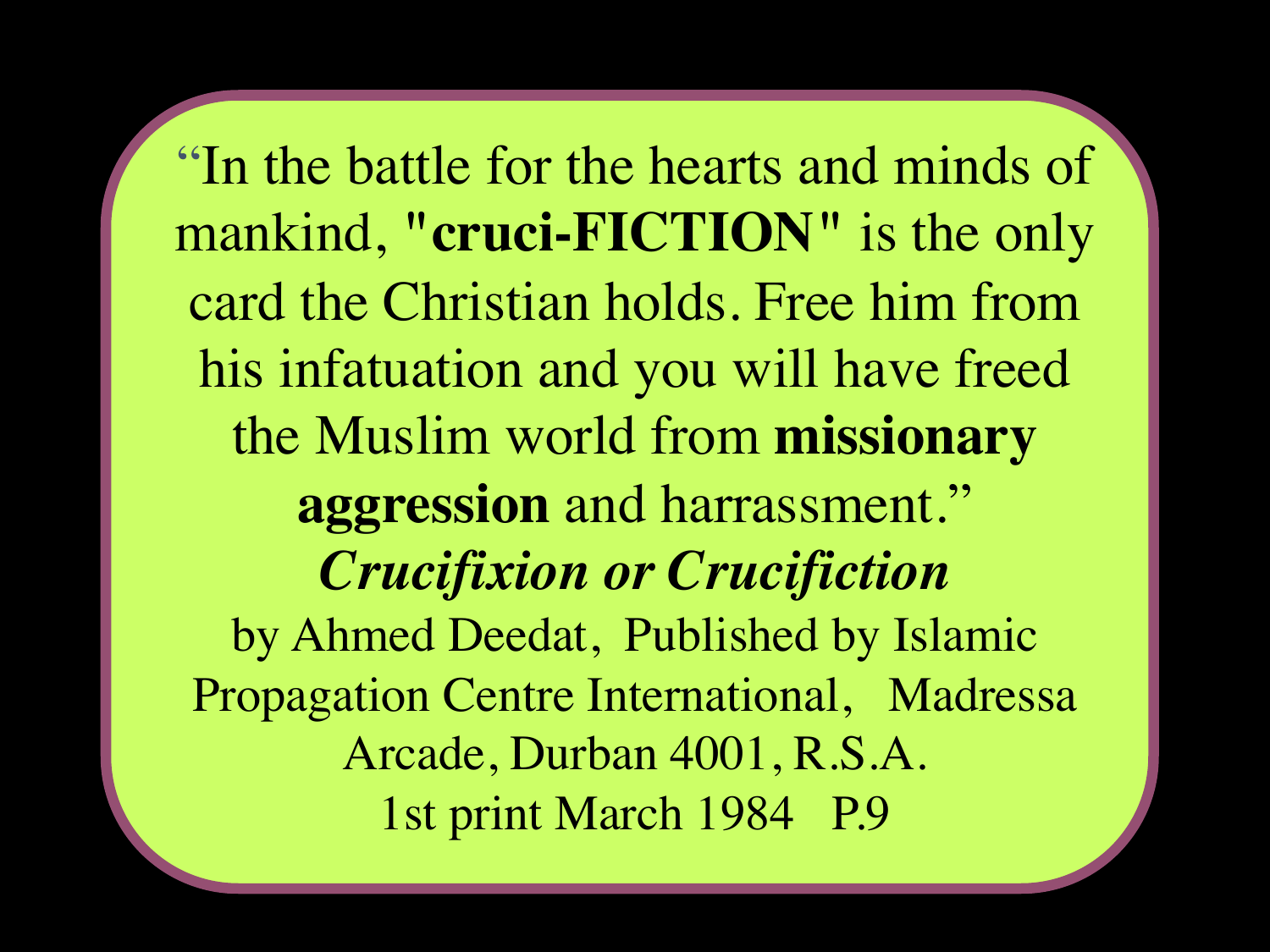$\begin{array}{|c|c|c|c|}\n\hline\n\text{S} & \text{O} & \text{O} & \text{O} & \text{A} & \text{A} & \text{B} & \text{C} \\
\hline\n\end{array}$ | son of Mary, the Messenger of • Allah., Duc they Kill **crucified** him, but so it was made to appear to them, and those who at thorain are Qur'an 4, 157 That they said (in boast), "We killed Christ Jesus the Allah.;- but they killed him not, nor differ therein are full of doubts, with no (certain) knowledge, but only conjecture to follow, for of a surety they killed him not: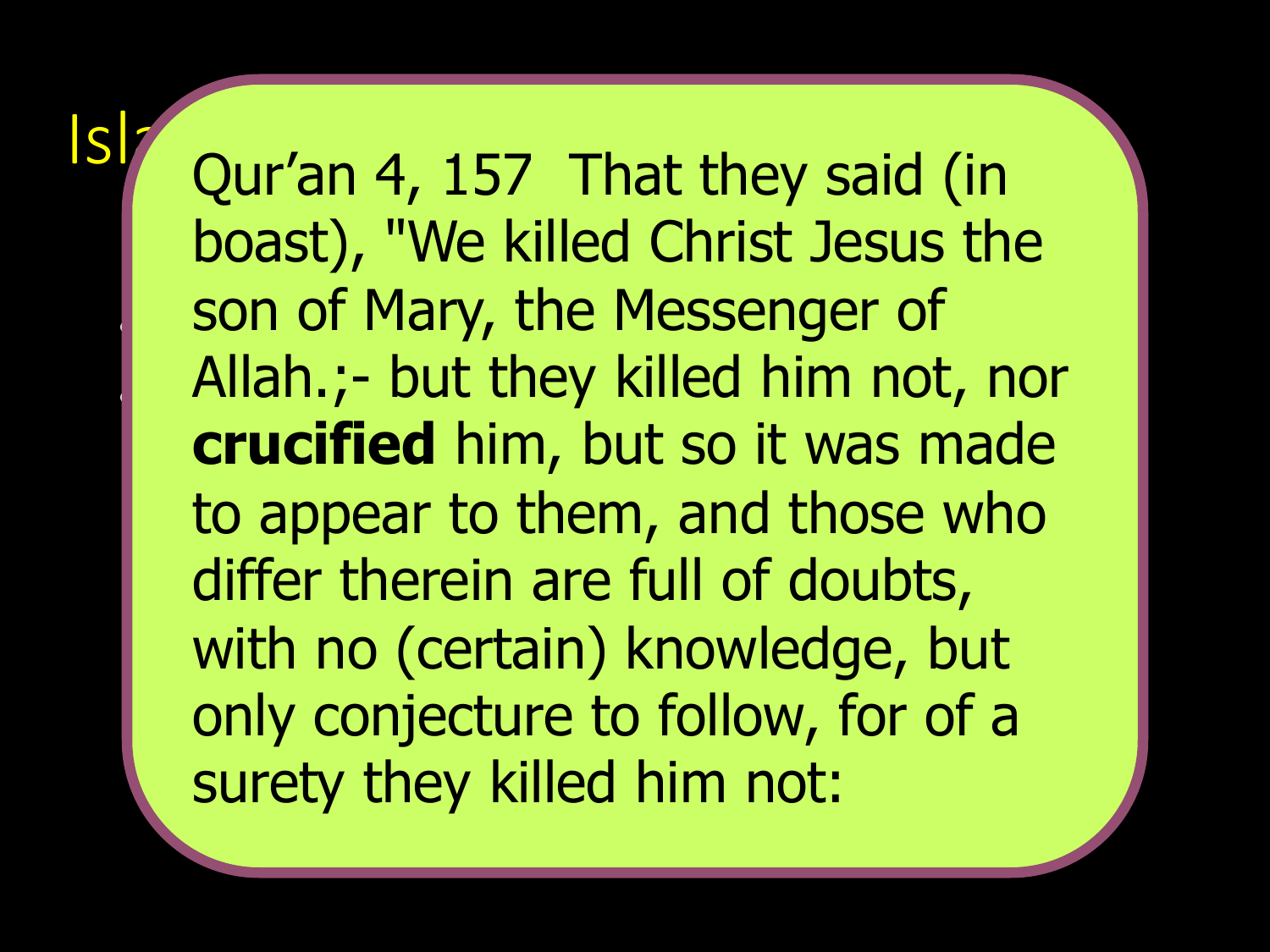no excesses in your religion: Nor say of apostle of Allah, and His Word, which He bestowed on Mary, and Qur'an 4, 171 O People of the Book! Commit Allah aught but the truth. **Christ Jesus the son of Mary was (no more than) an**  bestowed on Mary, and a spirit proceeding from Him: so believe in Allah and His apostles. **Say not "Trinity"** : desist: it will be better for you: for Allah is one Allah. Glory be to Him: (far exalted is He) above having a son. To Him belong all things in the heavens and on earth. And enough is Allah as a Disposer of affairs.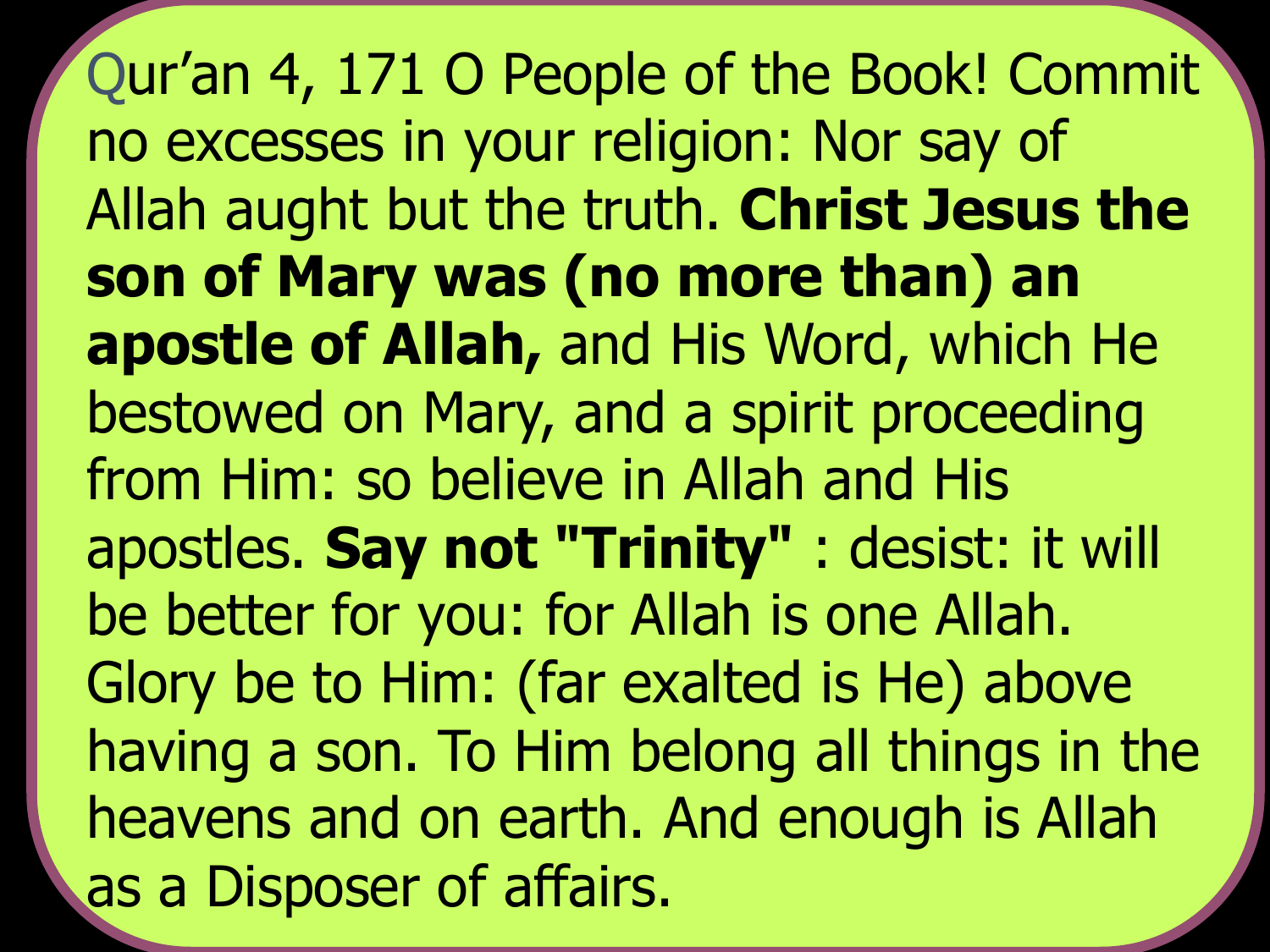# Islam Challenges One's Faith

- Jesus Ascended Into The Third Heaven
- Nature Of Jesus Is Denied
- "We believe in Islam as taught in the Holy Quran and as illustrated in practice by the Holy Prophet Muhammad. Our belief is that the Holy Prophet Muhammad was the Last and final Prophet, after whom no prophet whatsoever can appear."
- [www.muslim.org](http://www.muslim.org/)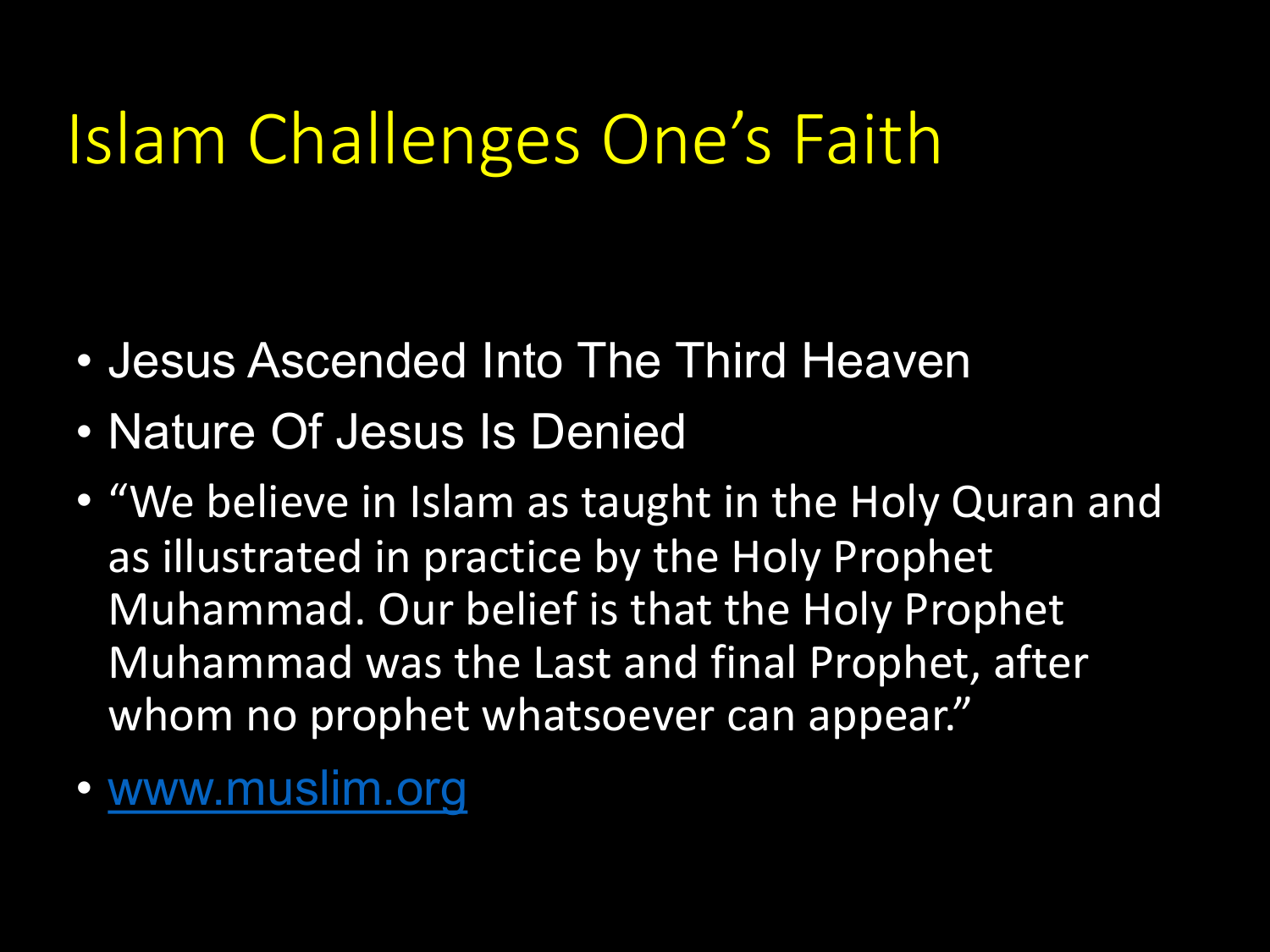Islam Denies The Death, Burial, And Resurrection Of Jesus.

•The Basic Precepts Of Islam Deny The Foundation Of The Christian's Faith, Thus Islam Is A Challenge To The Christian's Faith.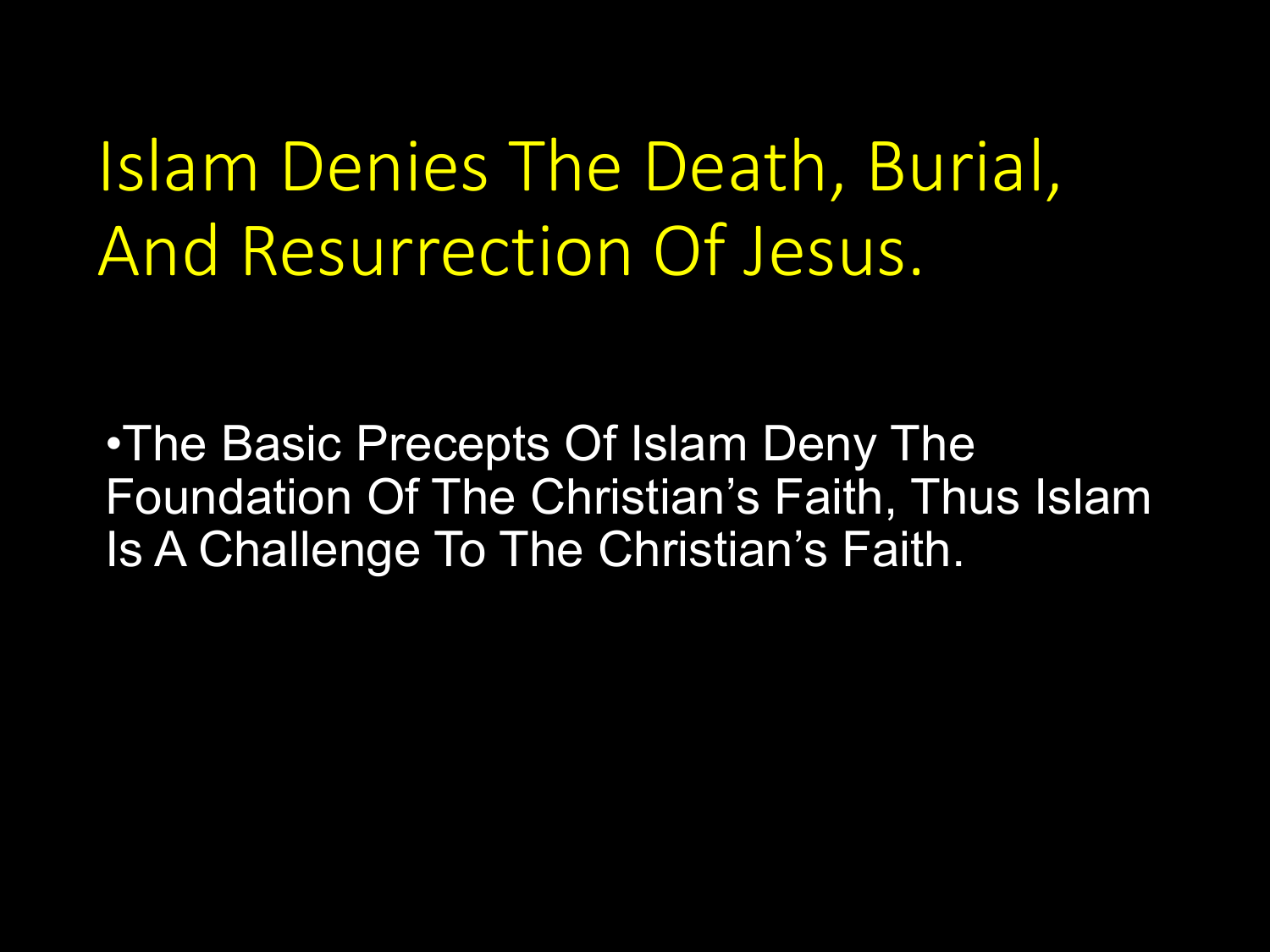$\vert$  (1 Corinthians 15:3 – 4) "For I  $\parallel$  delivered to you as of first importance what I also received, That Christ died for our sins **At The End Of Times** that Christ died for our sins according to the Scriptures, 4 and that He was buried, and that He was raised on the third day according to the Scriptures,"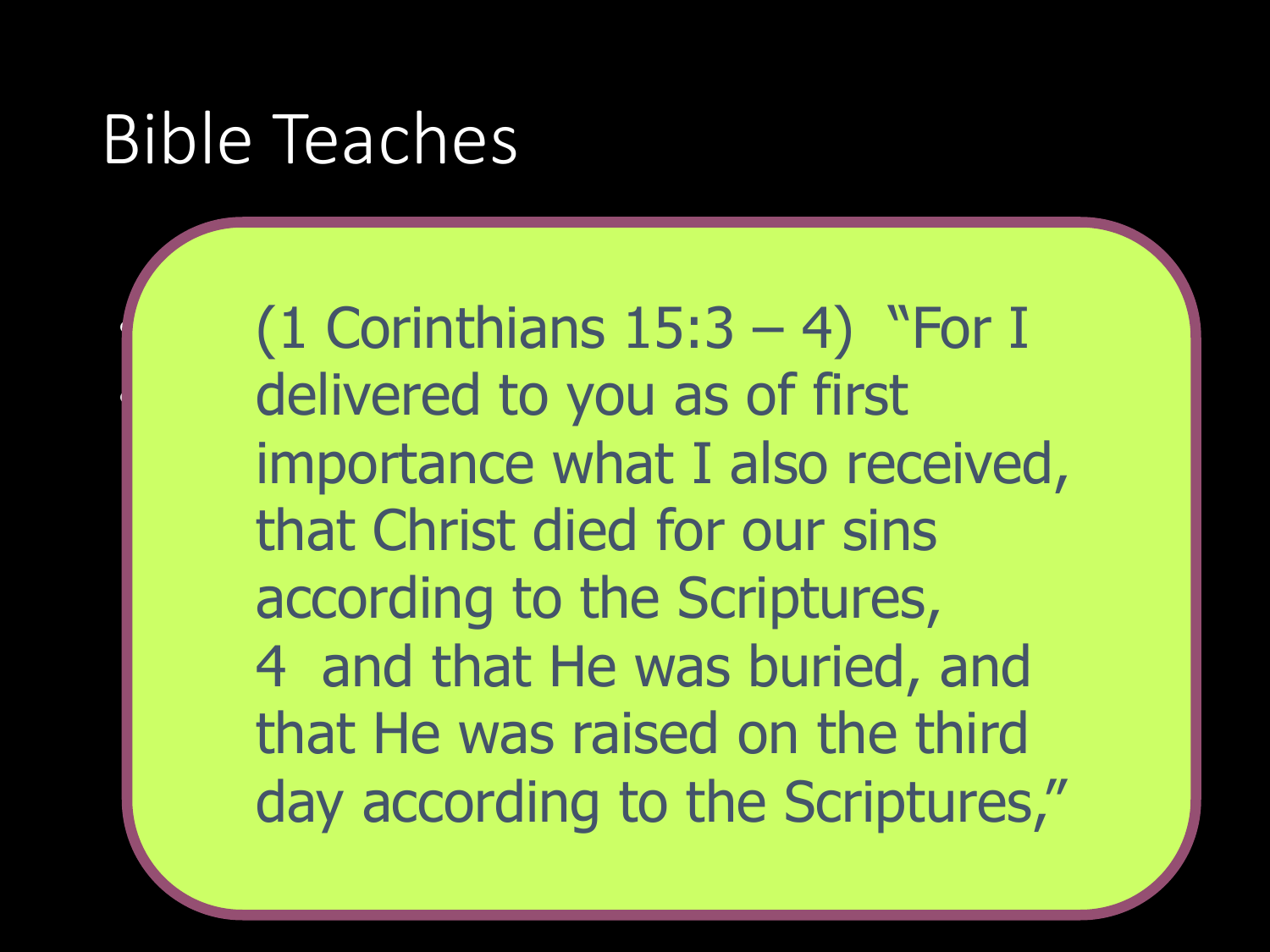**This Jesus God raised up again, to** which we are all witnesses. "Therefore having been exalted to  $\frac{1}{2}$ the right hand of God and having At The Fight Tight of Times the right hand of God, and having received from the Father the promise of the Holy Spirit, He has poured forth this which you both see and hear." (Acts 2:32 – 33)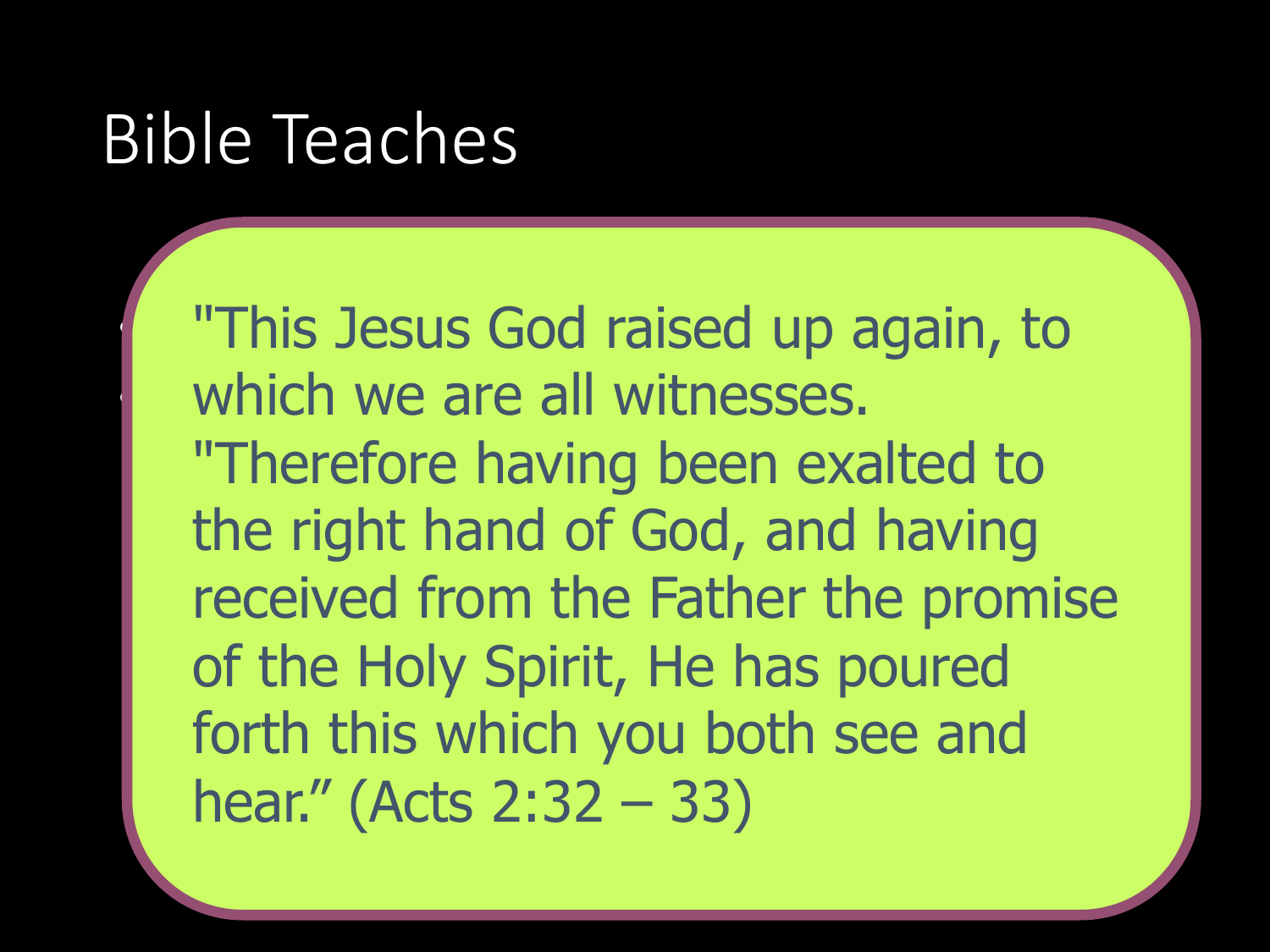| "Therefore let all the house of Israel  $\parallel$  know for certain that God has made Him both Lord and Christ-- this Jesus  $Mh$ *KITOHT YOU* CIUCH whom you crucified." (Acts 2:36)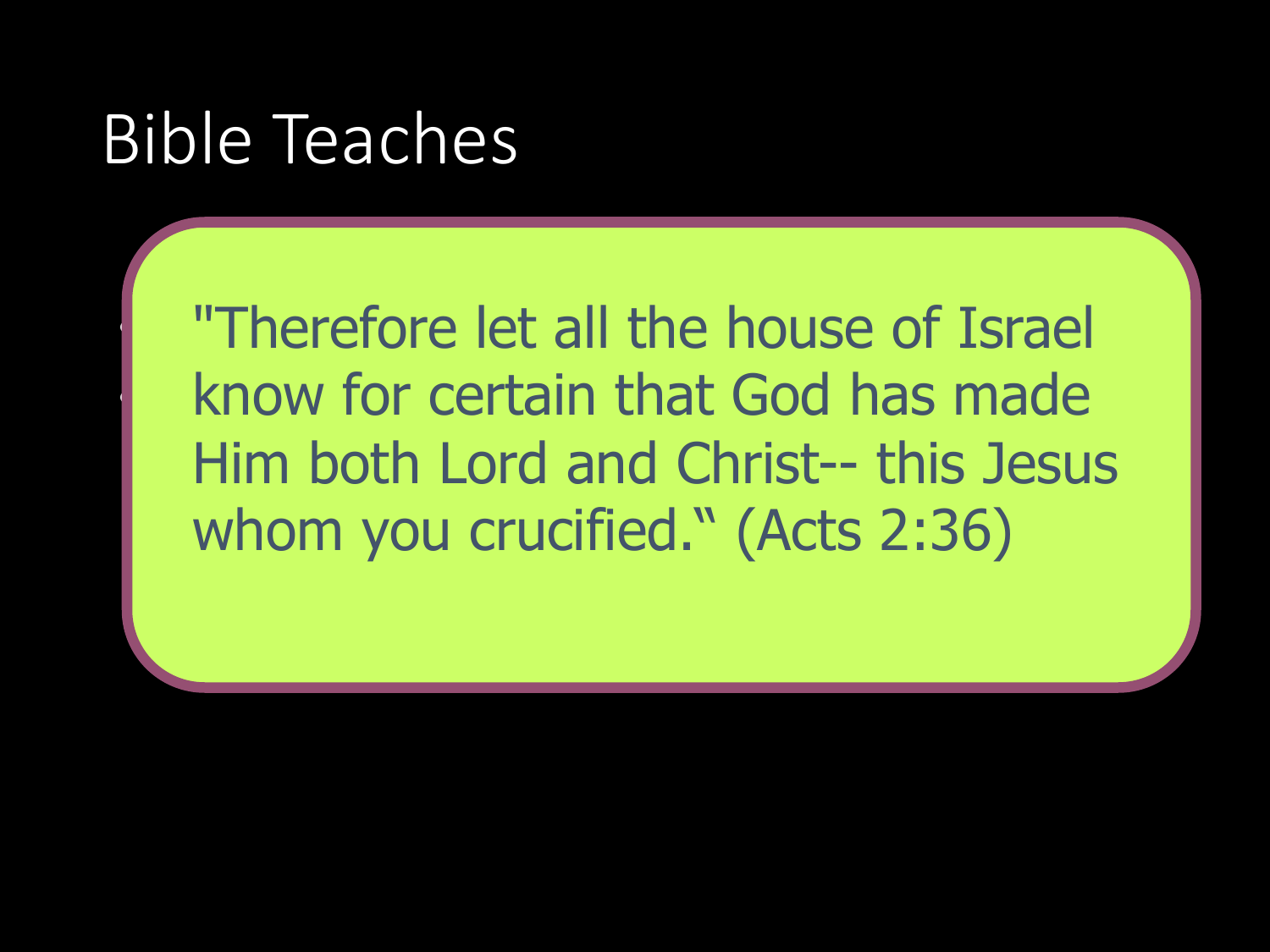See to it that no one takes you captive  $\parallel$  through philosophy and empty deception, according to the tradition of men, according to the elementary principles of the world, rather than according to Christ. For in Him all the fulness of Deity dwells in bodily form, and in Him you have been made complete, and He is the head over all rule and authority;" (Colossians 2:8-10)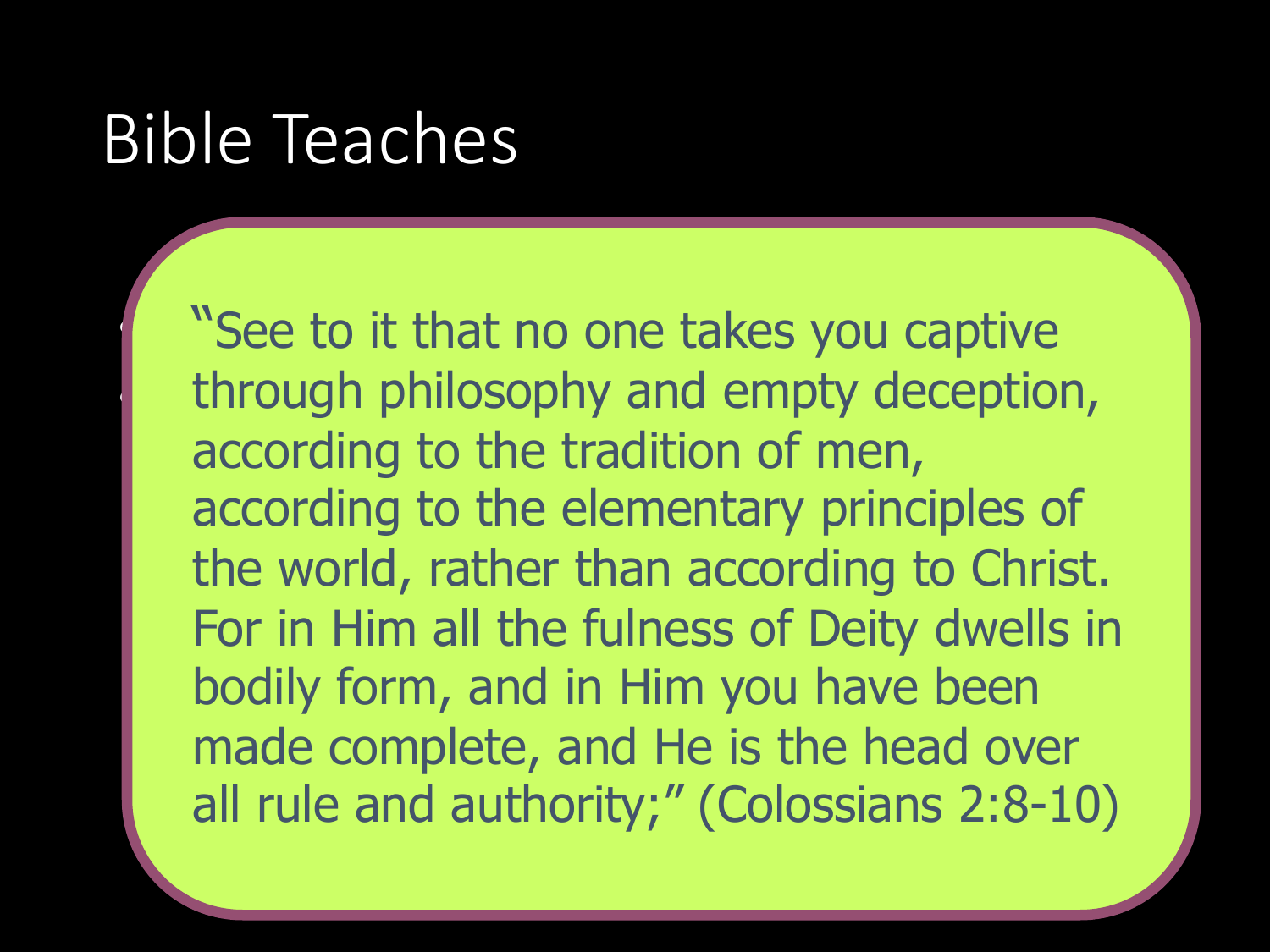What was from the beginning, what we have **Finding** Finding with the Thought Schools of Thomas Schools of Thomas Schools Schools Schools Schools Schools School Word of Life--and the life was manifested, and we have seen and bear witness and proclaim to you he **eternal life** which heard, what we have seen with our eyes, what we beheld and our hands handled, concerning the the **eternal life**, which was with the Father and was manifested to us--what we have seen and heard we proclaim to you also, that you also may have fellowship with us; and indeed our fellowship is with the Father, and with His Son Jesus Christ."  $(1$  John  $1:1 - 3)$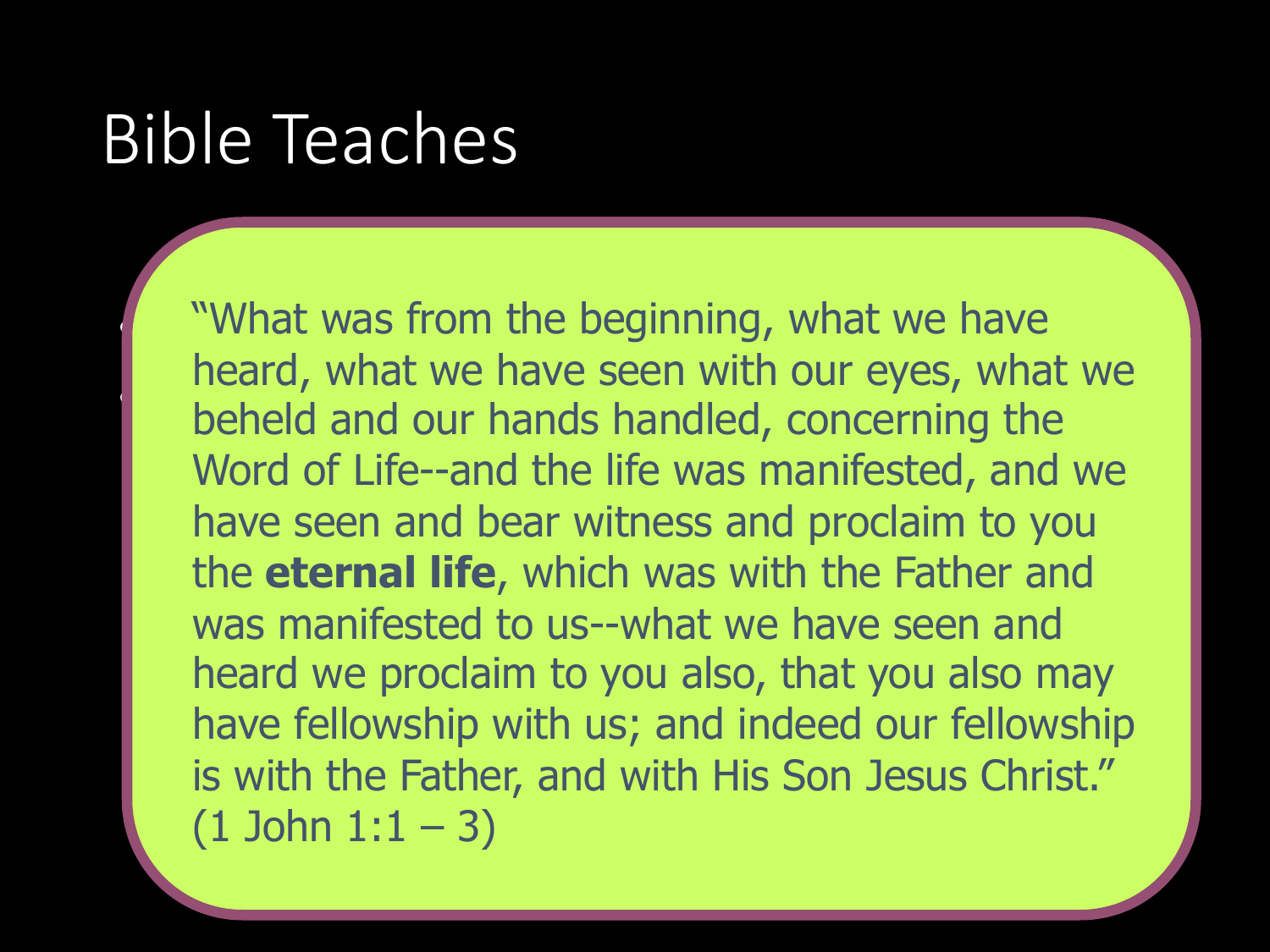### Islam Challenges One's Morality

- To Live At the Moral Standard of Christ
- Assumes TV Accurately Pictures Christianity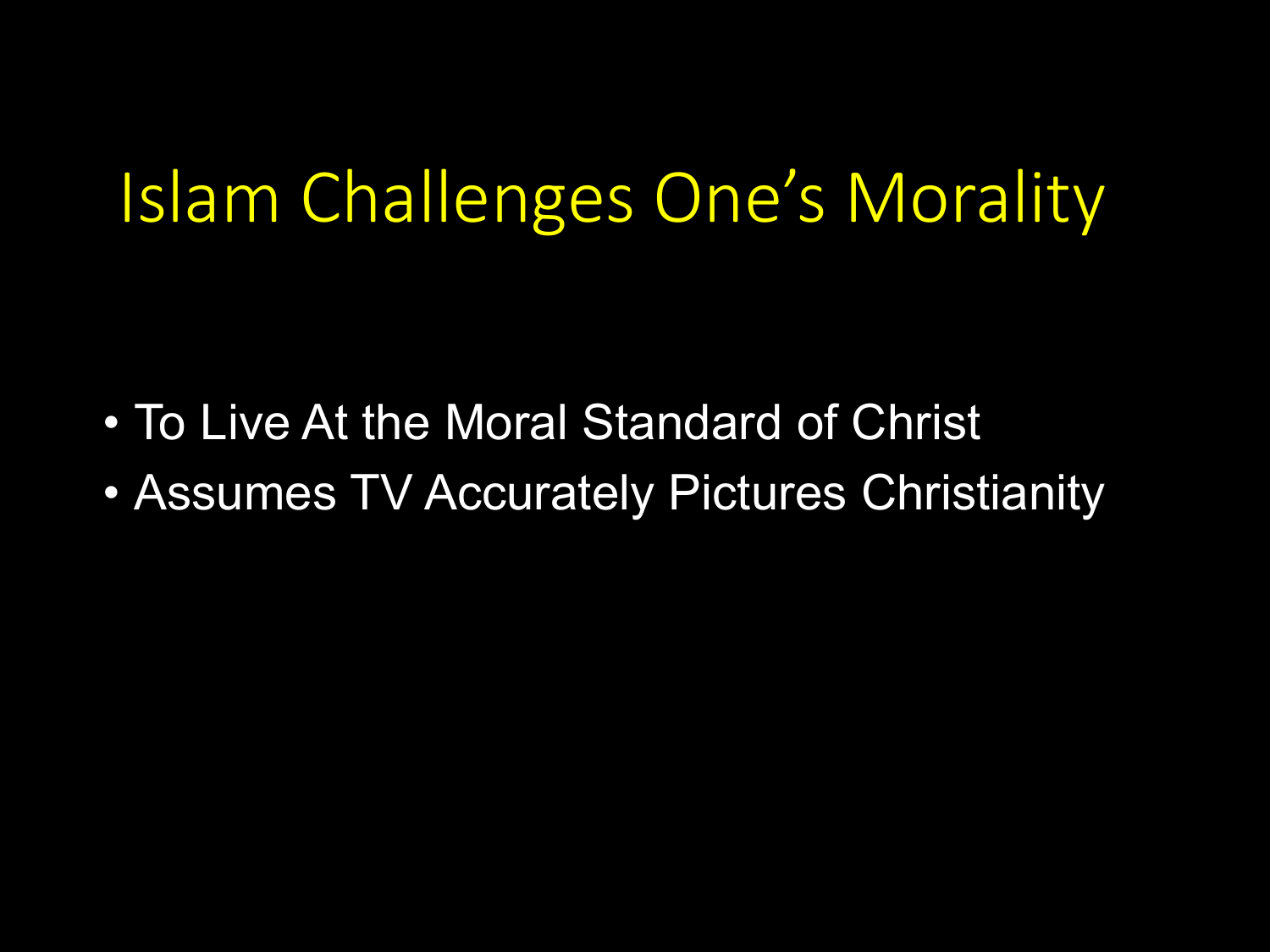Qur'an 5, 82 Strongest among men in<br>Anglic to the holiovers wilt thou find the find those who say, "We are Christians": because amongst these are men devoted Qur'an 5, 82 Strongest among men in enmity to the believers wilt thou find the Jews and Pagans; and nearest among them in love to the believers wilt thou to learning and men who have **renounced the world,** and they are not arrogant.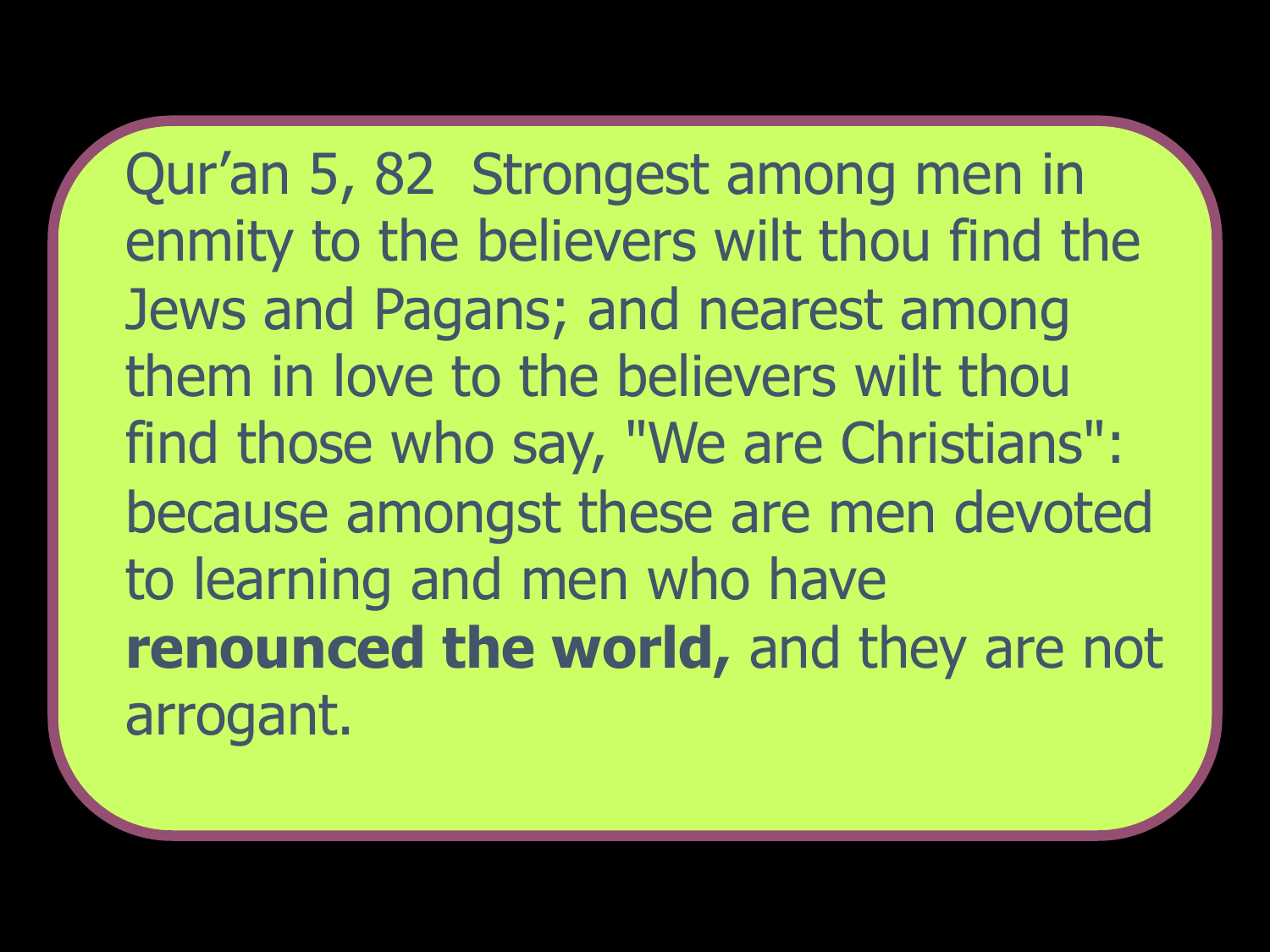# Islam Challenges One's Concern for the Lost

• Islam is now in competition for the minds and hearts of men all over the world, including the United States.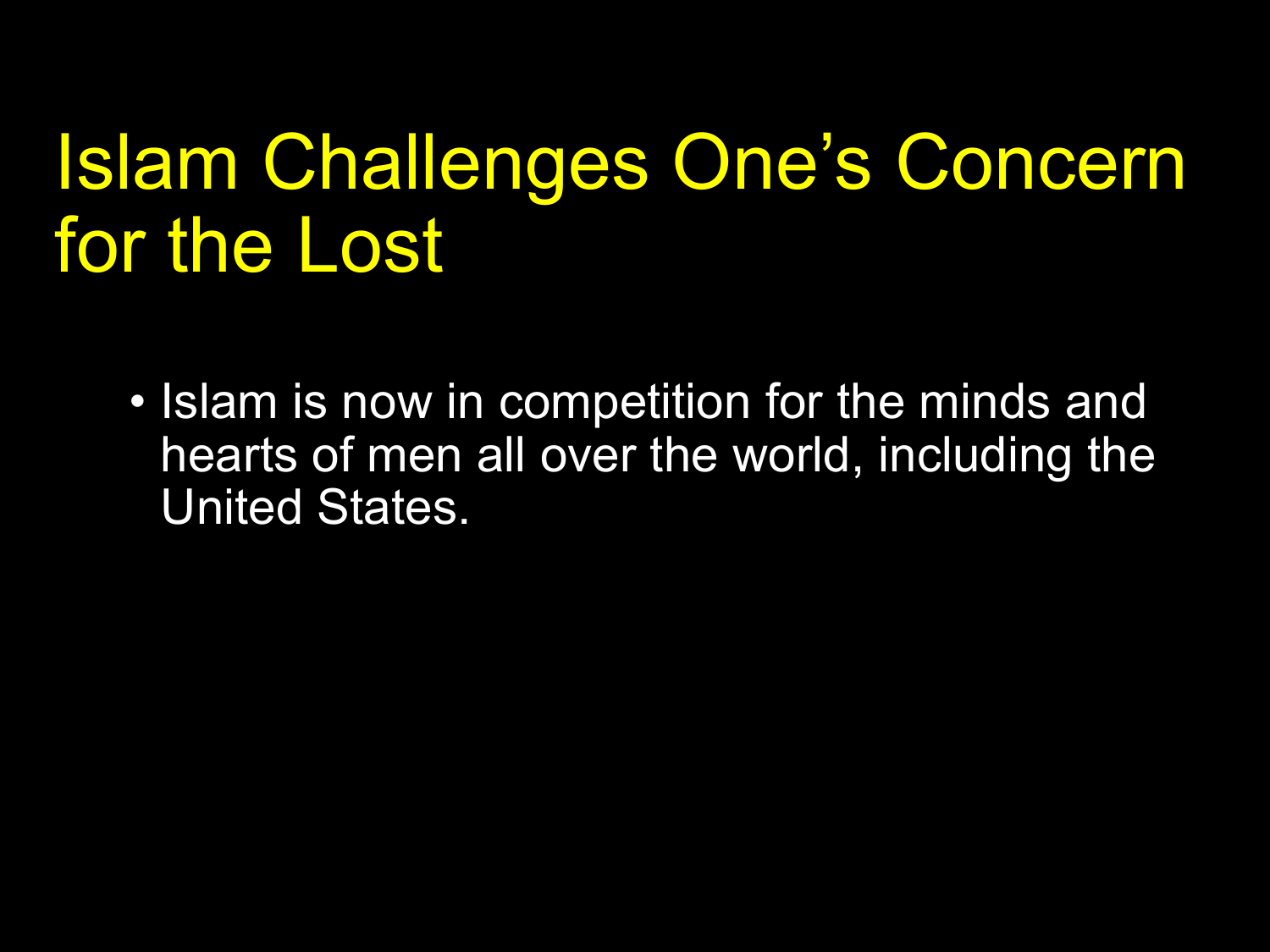# Commenting on 34:28, Dr. Siddique

- obs/ Our'a Qur'an 34:28
	- We have not sent thee states of  $\sim$  18  $\left| \n\begin{array}{ccc} \n\text{D} & \text{A} & \text{A} & \text{B} & \text{B} & \text{B} & \text{B} & \text{B} & \text{B} & \text{B} & \text{B} & \text{B} & \text{B} & \text{B} & \text{B} & \text{B} & \text{B} & \text{B} & \text{B} & \text{B} & \text{B} & \text{B} & \text{B} & \text{B} & \text{B} & \text{B} &$ **| But as a universal (Messenger)**  $\epsilon$ | To men, giving them Glad tidings, and warning them (Against sin), but most men Understand not.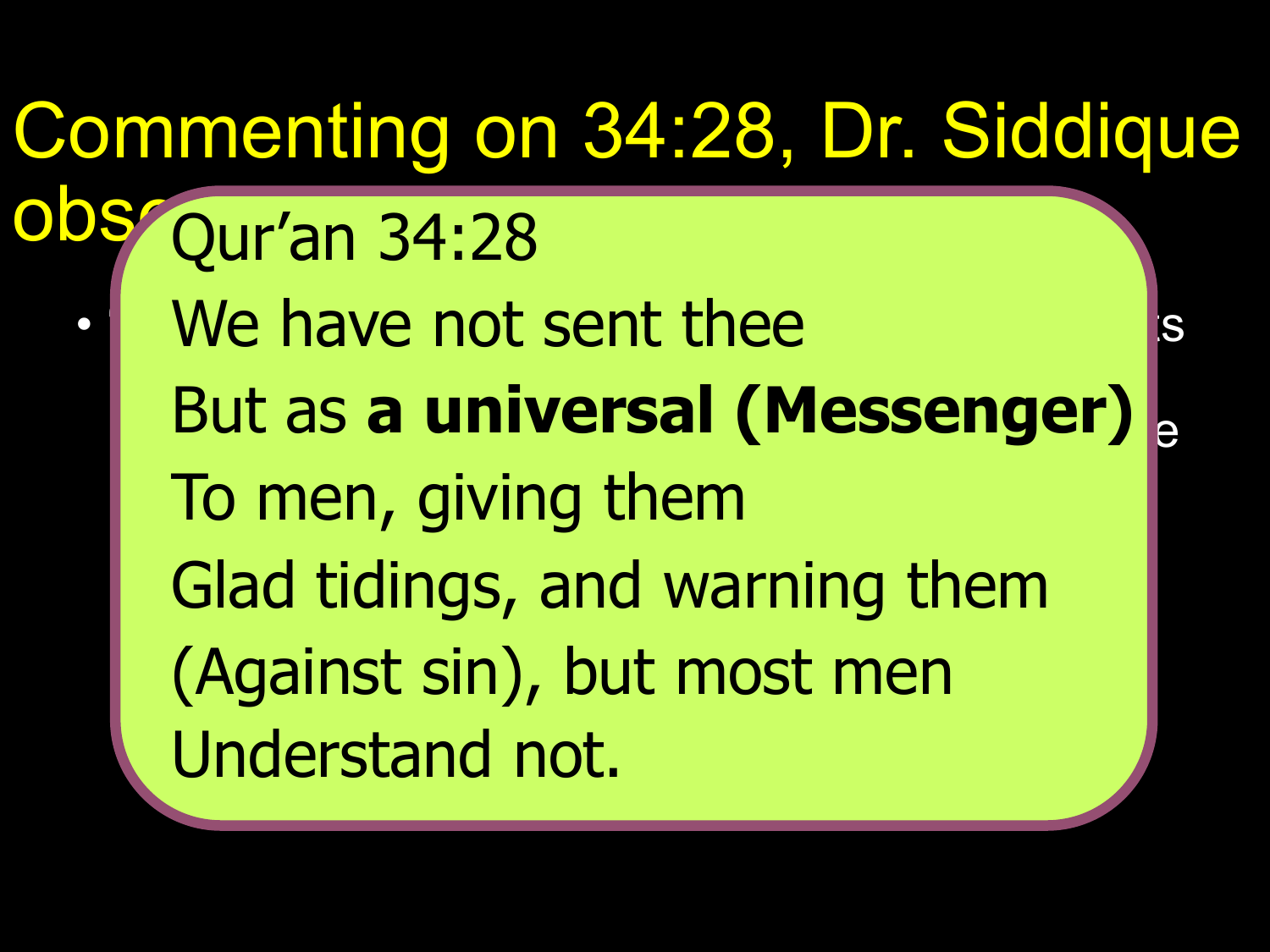Islam is directing its efforts

towards the common man, the poor man, the deprived minorities, the imprisoned, as well as the affluent and educated.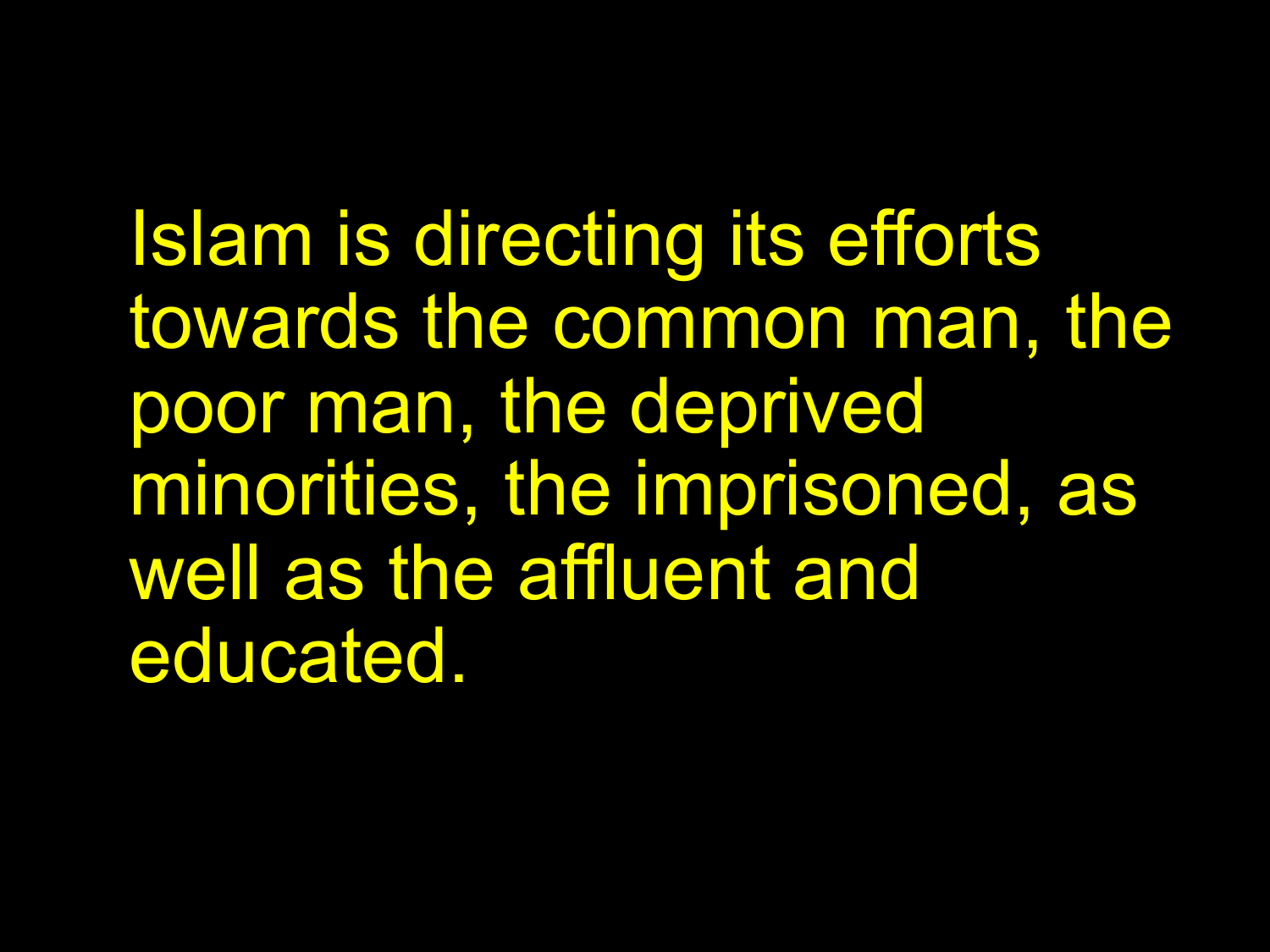# Christians Have a Great Commission.

- Muhammad claims to be a "universal Messenger,"
- Jesus instructs his apostles to deliver a universal message.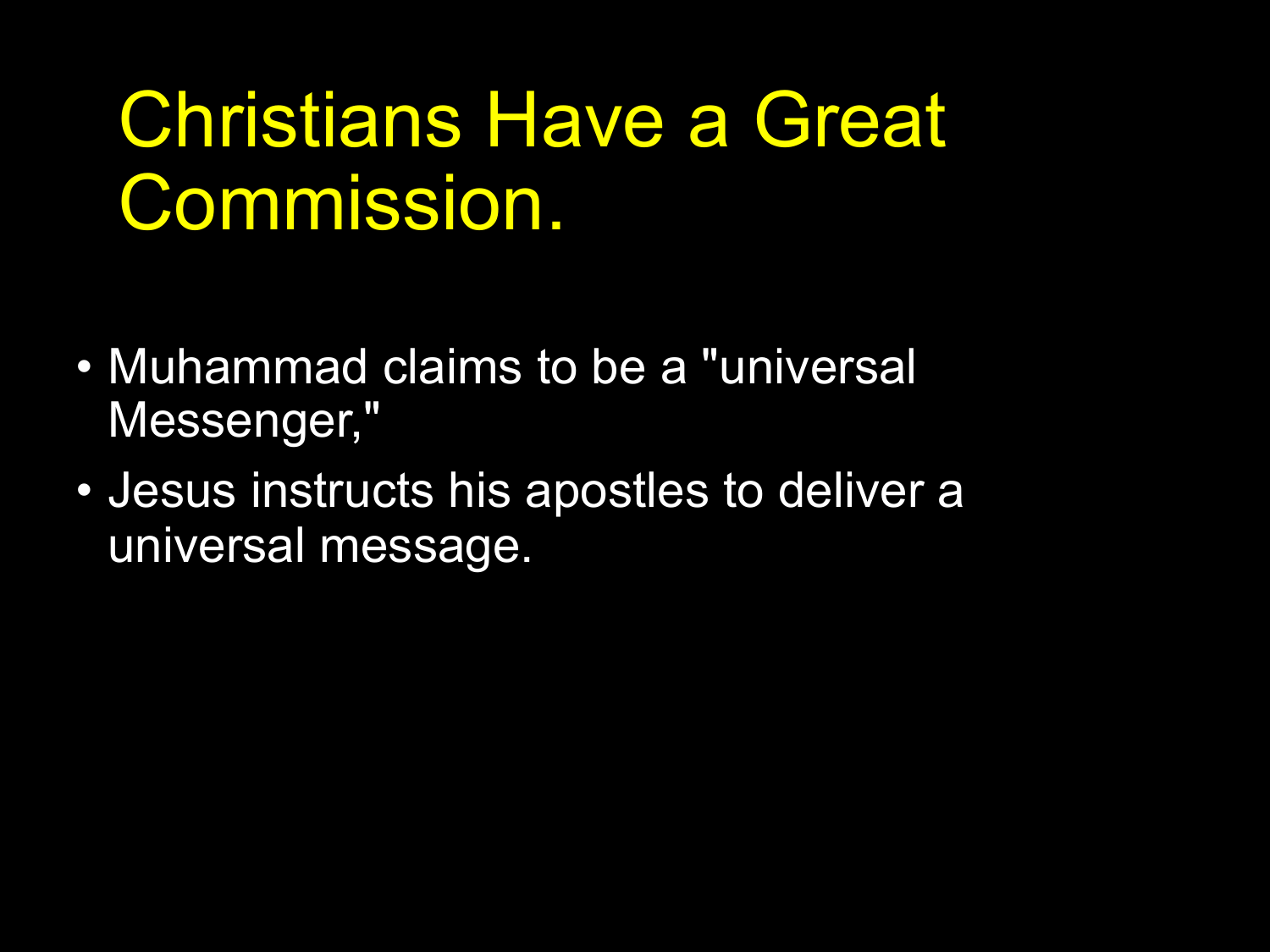Islam Challenges One's Concern for His Fellow Man.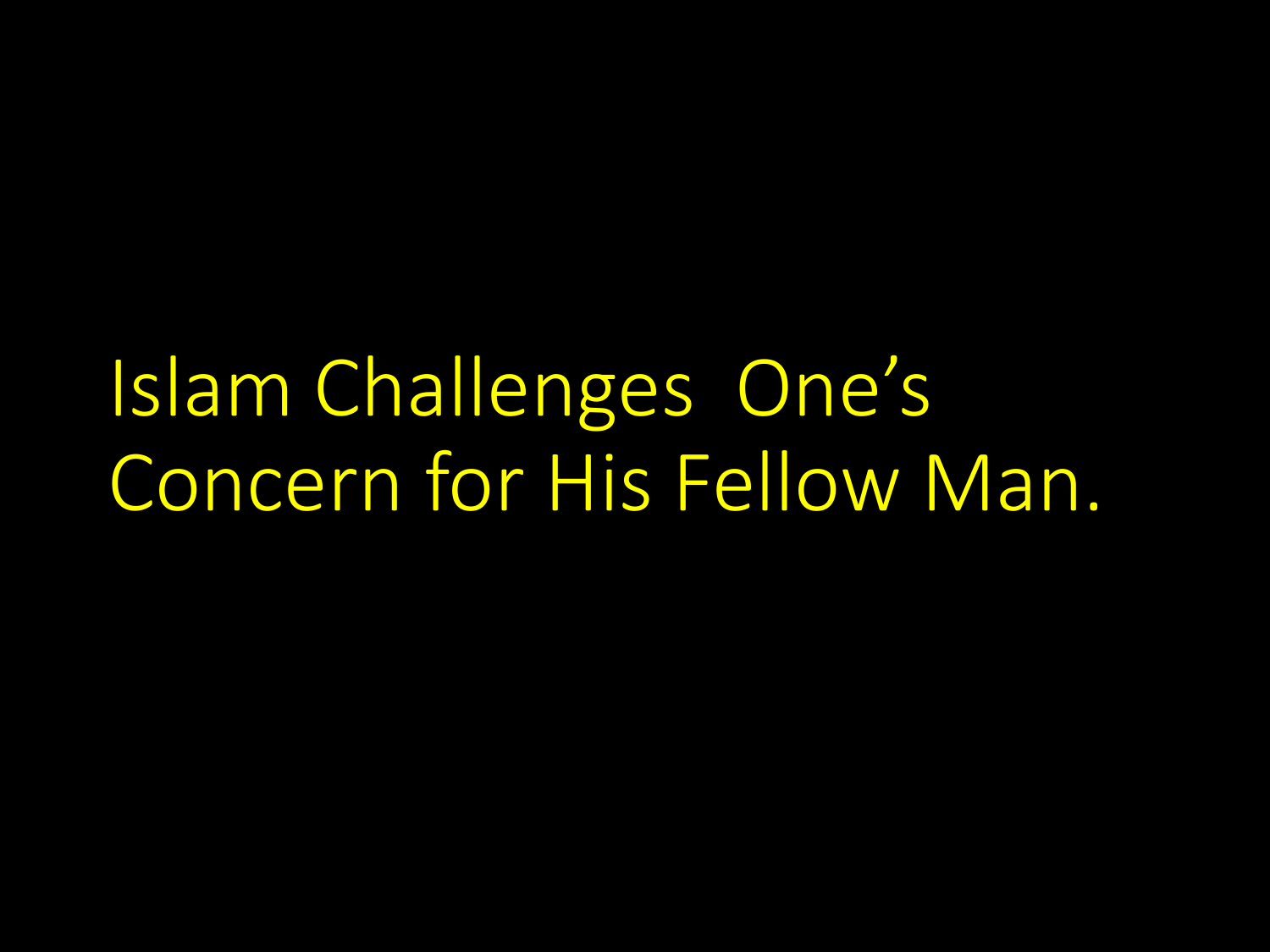- In The Old Testament,
- Leviticus. 25:35, "Now in case a countryman of yours becomes poor and his means with regard to you falter, then you are to sustain him, like a stranger or a sojourner, that he may live with you."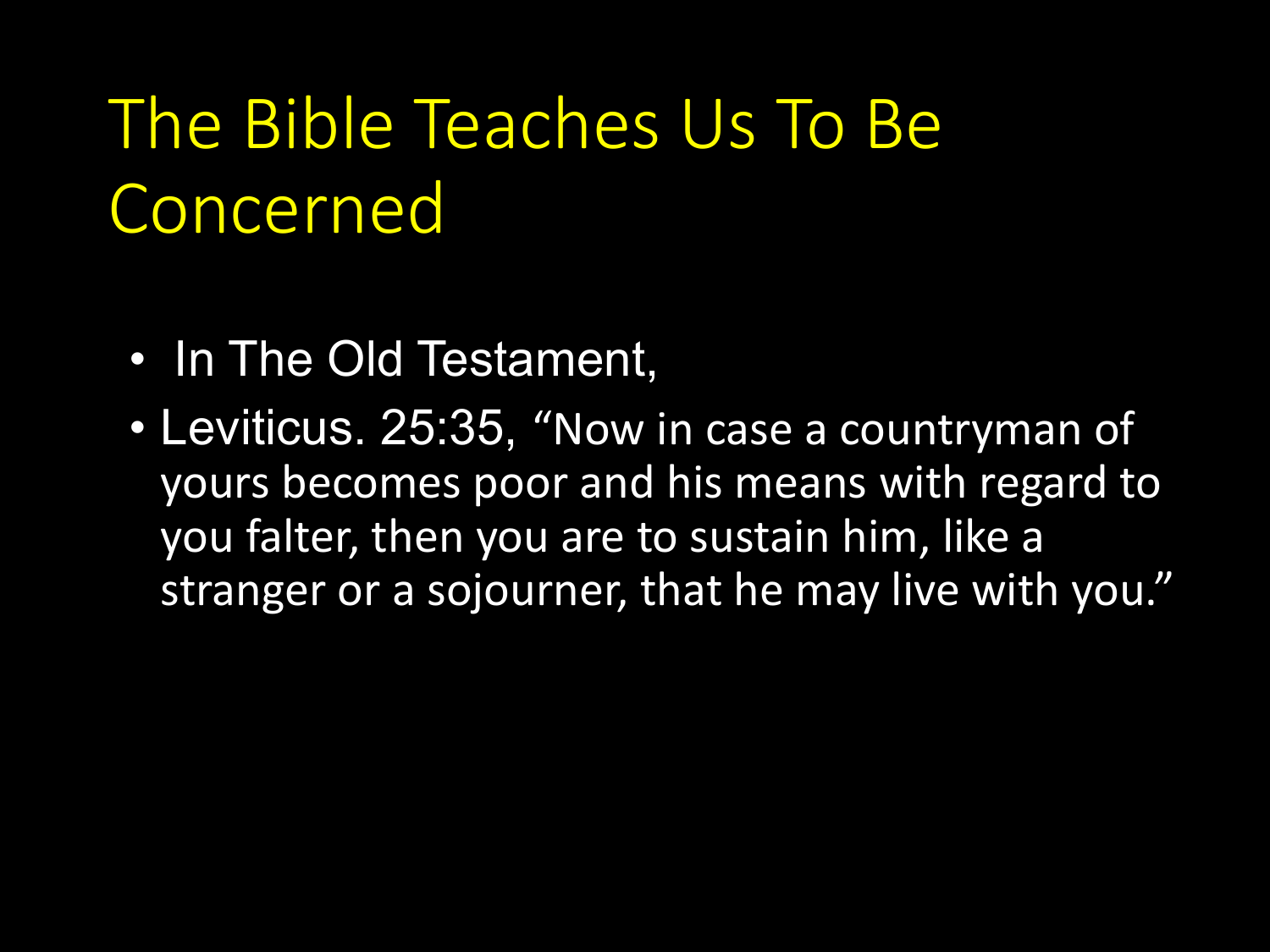- In The Old Testament,
- Zechariah 7:8 "Dispense true justice, and practice kindness and compassion each to his brother; and do not oppress the widow or the orphan, the stranger or the poor; and do not devise evil in your hearts against one another."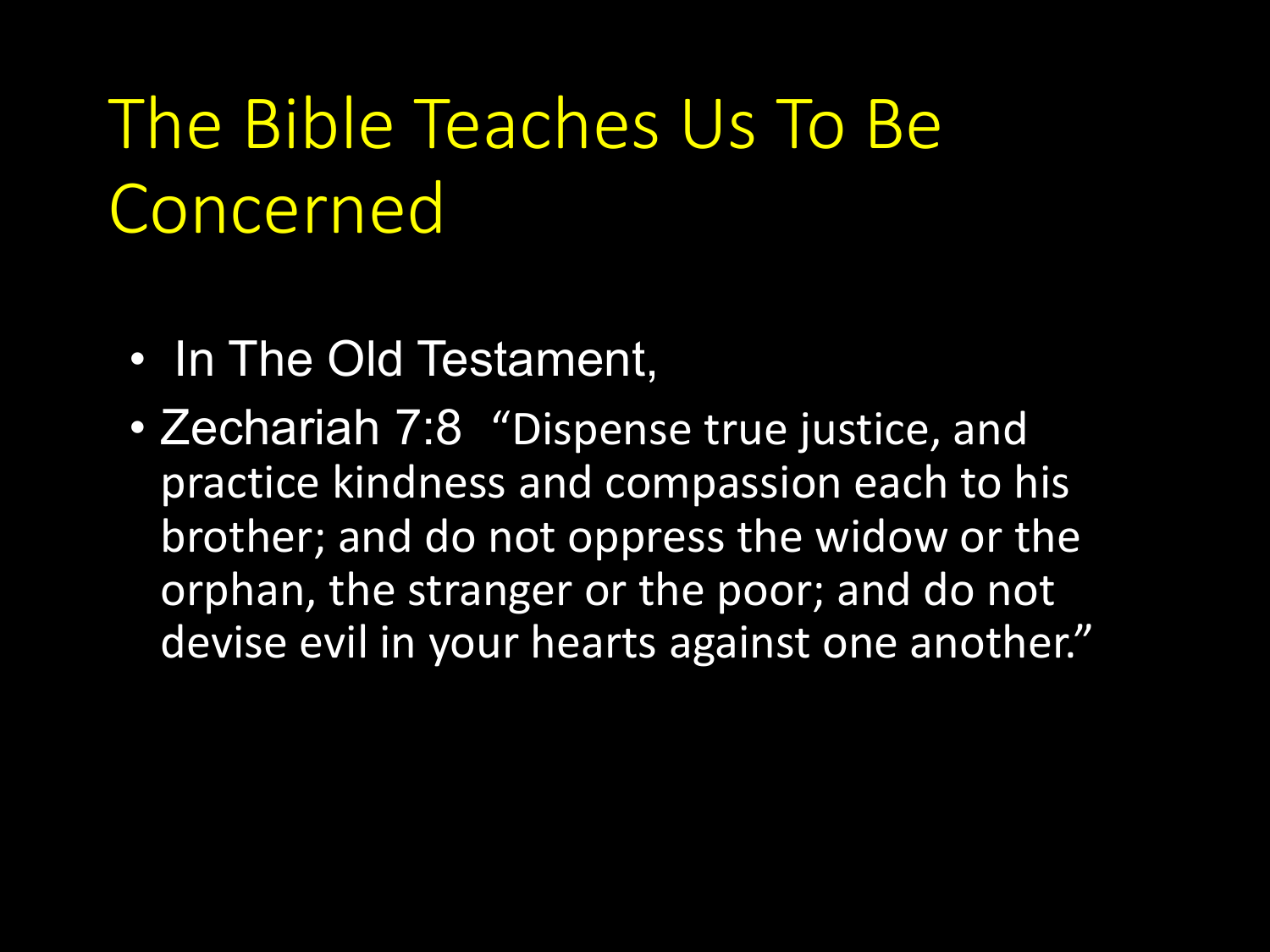- In The New Testament,
- Luke 10:27, "You shall love the LORD your God with all your heart, with all your soul, with all your strength, and with all your mind, and your neighbor as yourself."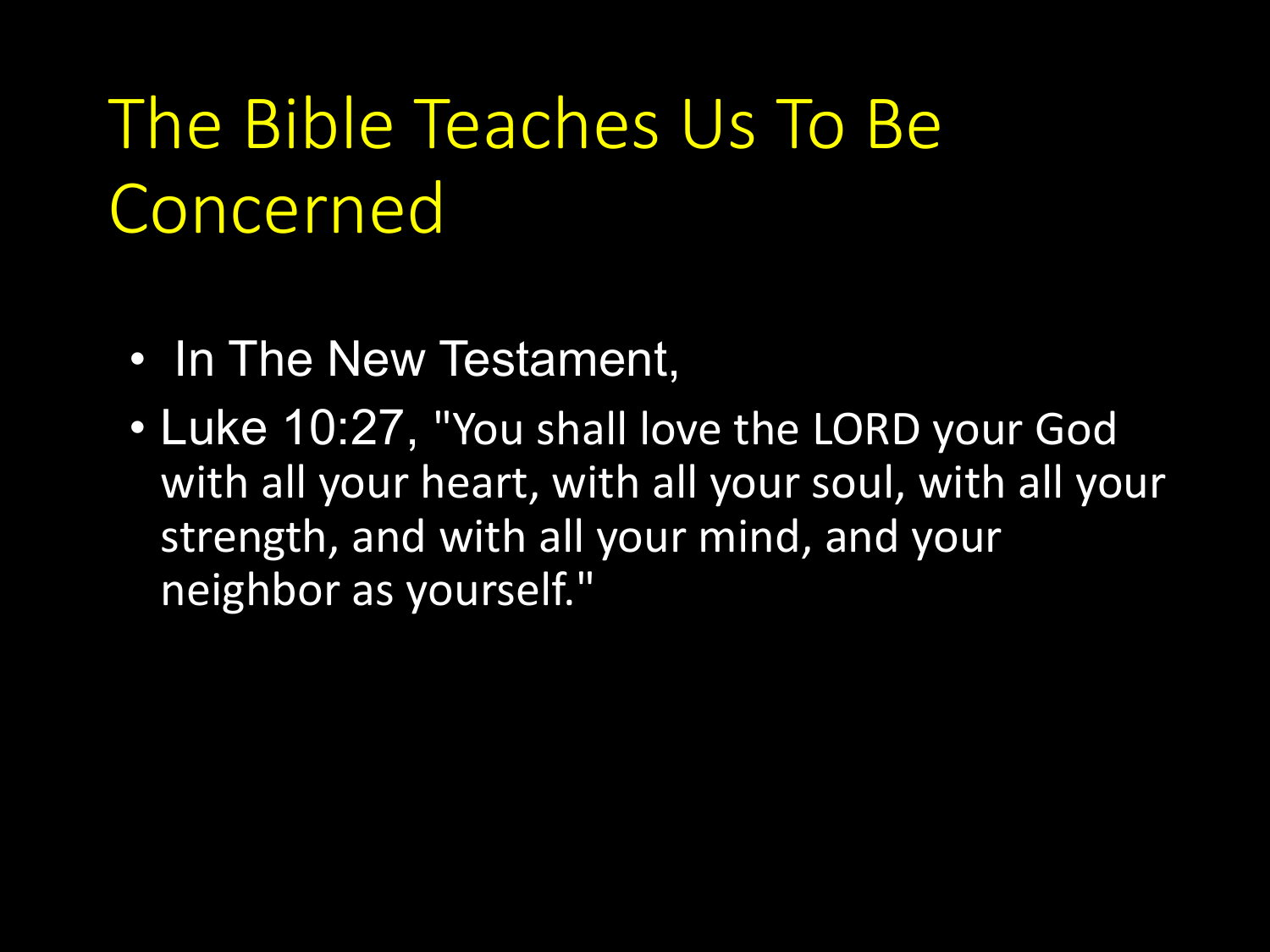- In The New Testament,
- Galatians 6:10 "So then, while we have opportunity, let us do good to all men, and especially to those who are of the household of the faith."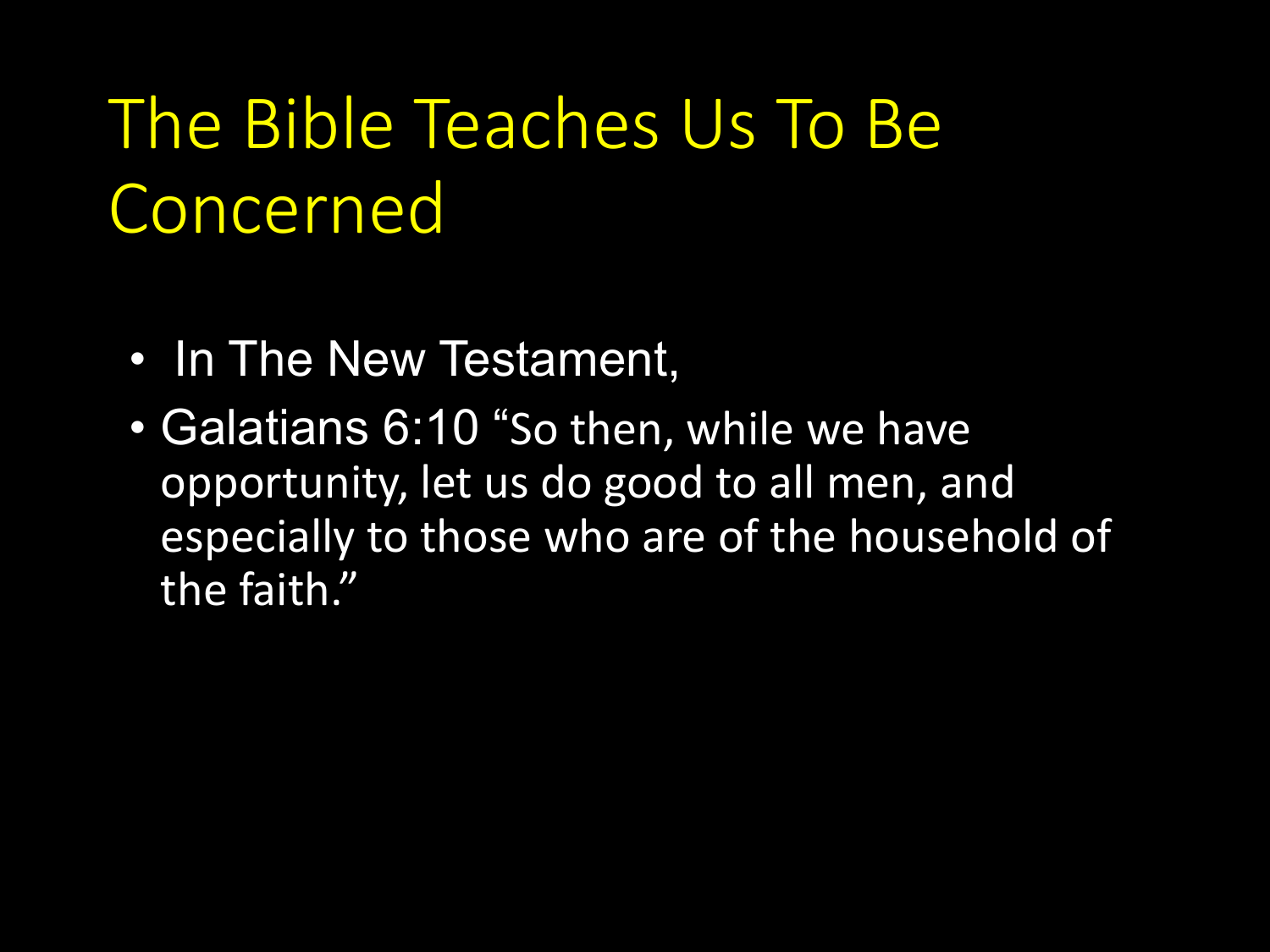**Islam Challenges the Christian Christian Christian Christian Christian Christian Christian Christian Christian Christian Christian Christian Christian Christian Christian Christian Christian Christian Christian Christian P S That ye turn your faith.** • By his being more socially aware and <u>**Sut it is ri**</u> **And in the teaching of the teaching of the teaching of the teaching of the**  $\mathbf{r}$ **FAnd the Last Day, The Last Starting And the Angels**  $\qquad \qquad$ **n I And the Book in** *provided as <b><i>downal* **WAnd the Messengers; CTowards East or West: And to provide the providence of the charity of the charity of the charity of the charity of the charity of the**<br>The charity of the charity of the charity of the charity of the charity of the charity of the charity of the This fill indirendences **Which ye have made, And the best of vices, the first set of vices (set of vices) Ducitionghicousile And adventure in Advertising And the Last Da** Alla the Allgers of parties of parties of parties of parties of parties of parties of parties of parties of par<br>Alla the Allgers of parties of parties of parties of parties of parties of parties of parties of parties of pa **To spend of your substance, Surah 2:177 It is not righteousness For your kin That ye turn your faces Towards East or West; But it is righteousness For the wayfarer To believe in Allah For those who ask, And the Last Day, And for the ransom of slaves; And the Angels**